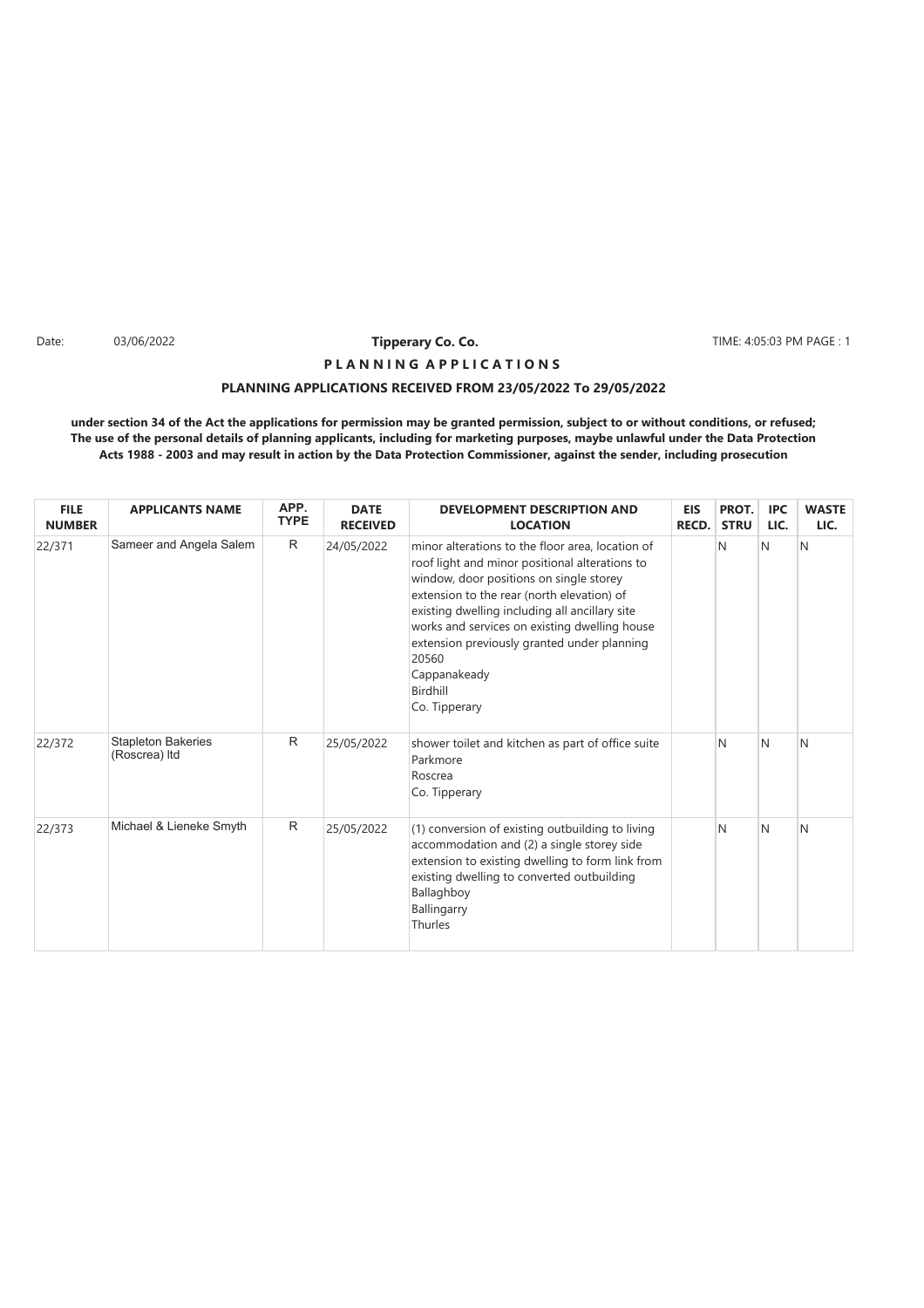Date: 03/06/2022 **Tipperary Co. Co. The Co. 2008 TIME: 4:05:03 PM PAGE : 2** 

# **PLANNING APPLICATIONS RECEIVED FROM 23/05/2022 To 29/05/2022 P L A N N I N G A P P L I C A T I O N S**

| <b>FILE</b><br><b>NUMBER</b> | <b>APPLICANTS NAME</b>               | APP.<br><b>TYPE</b> | <b>DATE</b><br><b>RECEIVED</b> | <b>DEVELOPMENT DESCRIPTION AND</b><br><b>LOCATION</b>                                                                                                                                                                                                                                                      | <b>EIS</b><br>RECD. | PROT.<br><b>STRU</b> | <b>IPC</b><br>LIC. | <b>WASTE</b><br>LIC. |
|------------------------------|--------------------------------------|---------------------|--------------------------------|------------------------------------------------------------------------------------------------------------------------------------------------------------------------------------------------------------------------------------------------------------------------------------------------------------|---------------------|----------------------|--------------------|----------------------|
| 22/374                       | <b>Gleeson Concrete</b><br>Unlimited | $\mathsf{R}$        | 25/05/2022                     | (i) previous extraction of sand and gravel (ii)<br>existing entrance as well as planning permission<br>to (iii) modify existing roadside boundaries to<br>facilitate improved vehicular sightlines from the<br>existing entrance and all associated site works<br>Corrogebeg<br>Tipperary<br>Co. Tipperary |                     | N                    | N                  | N                    |
| 22/375                       | <b>Seamus Hackett</b>                | P                   | 25/05/2022                     | a dwelling, garage, entrance, waste water<br>treatment system and all associated site<br>development works<br>Neddans (farran)<br>Grange<br>Clonmel<br>Co. Tipperary                                                                                                                                       |                     | N                    | N                  | N                    |
| 22/376                       | Josephine Hourigan                   | P                   | 25/05/2022                     | the demolition of existing out buildings and the<br>construction of a new outbuilding attached to<br>rear of existing garage with all ancillary site<br>works<br>Ballinglanna<br>Lattin<br>Co Tipperary                                                                                                    |                     | N                    | N                  | N                    |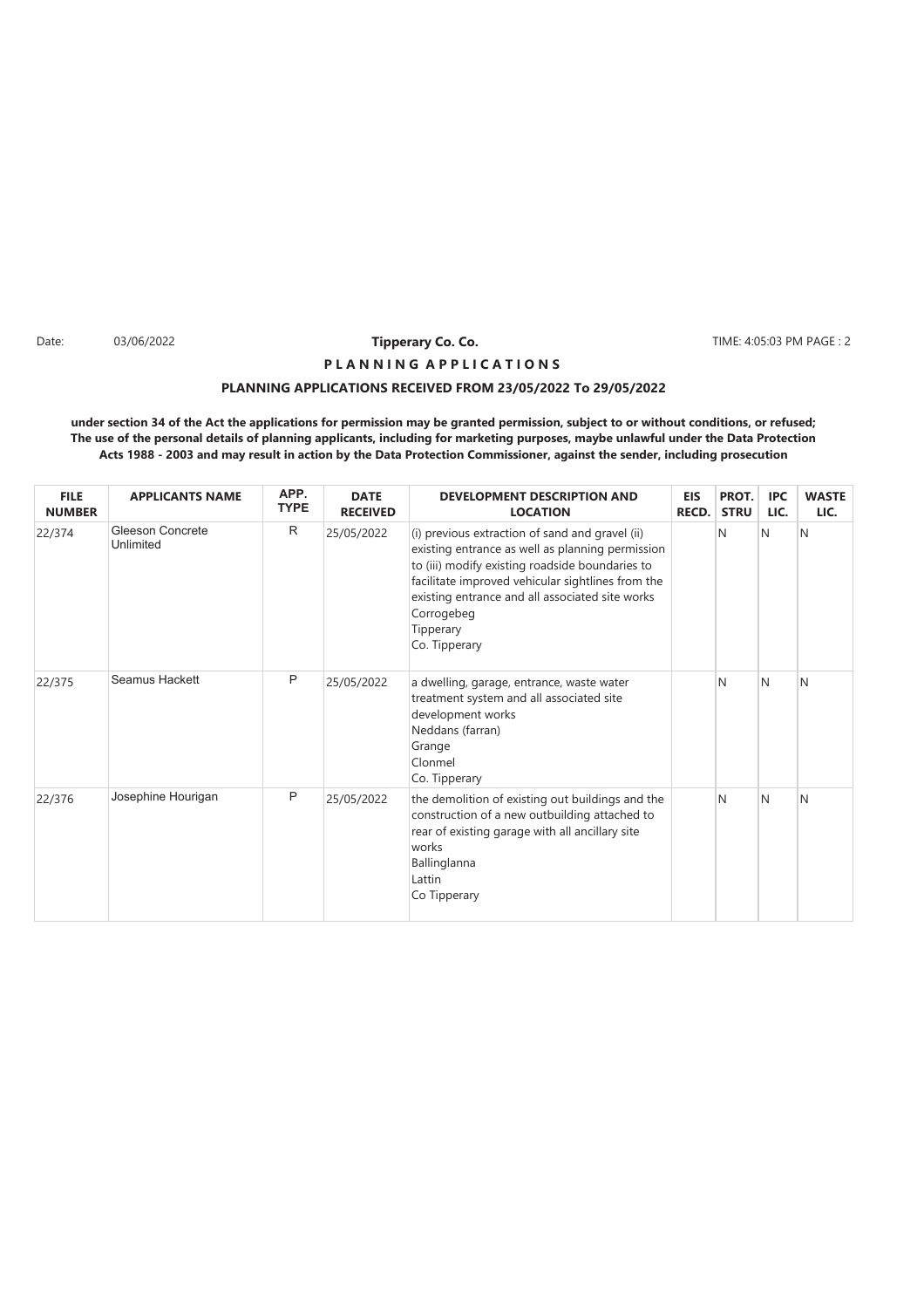Date: 03/06/2022 **Tipperary Co. Co. The Co. 2008 TIME: 4:05:03 PM PAGE : 3** 

# **PLANNING APPLICATIONS RECEIVED FROM 23/05/2022 To 29/05/2022 P L A N N I N G A P P L I C A T I O N S**

| <b>FILE</b><br><b>NUMBER</b> | <b>APPLICANTS NAME</b> | APP.<br><b>TYPE</b> | <b>DATE</b><br><b>RECEIVED</b> | <b>DEVELOPMENT DESCRIPTION AND</b><br><b>LOCATION</b>                                                                                                                                                                                                                                                 | EIS<br><b>RECD.</b> | PROT.<br><b>STRU</b> | <b>IPC</b><br>LIC. | <b>WASTE</b><br>LIC. |
|------------------------------|------------------------|---------------------|--------------------------------|-------------------------------------------------------------------------------------------------------------------------------------------------------------------------------------------------------------------------------------------------------------------------------------------------------|---------------------|----------------------|--------------------|----------------------|
| 22/377                       | Paul Cahalan           | R                   | 25/05/2022                     | access road and hard surfaced yard area, 2 no.<br>storage silos and concrete base for aggregate<br>storage as constructed and permission to<br>construct a storage shed and enclosing bund to<br>the silo base including associated site works<br>Gorteenakilla<br>Newtown<br>Nenagh<br>Co. Tipperary |                     | N                    | N                  | N                    |
| 22/378                       | Kevin O Dwyer          | P                   | 25/05/2022                     | a new agricultural shed over slatted tank with<br>feeding passage and storage space and all<br>ancillary site works<br>Longstone<br>Cullen<br>Co Tipperary                                                                                                                                            |                     | N                    | N                  | N                    |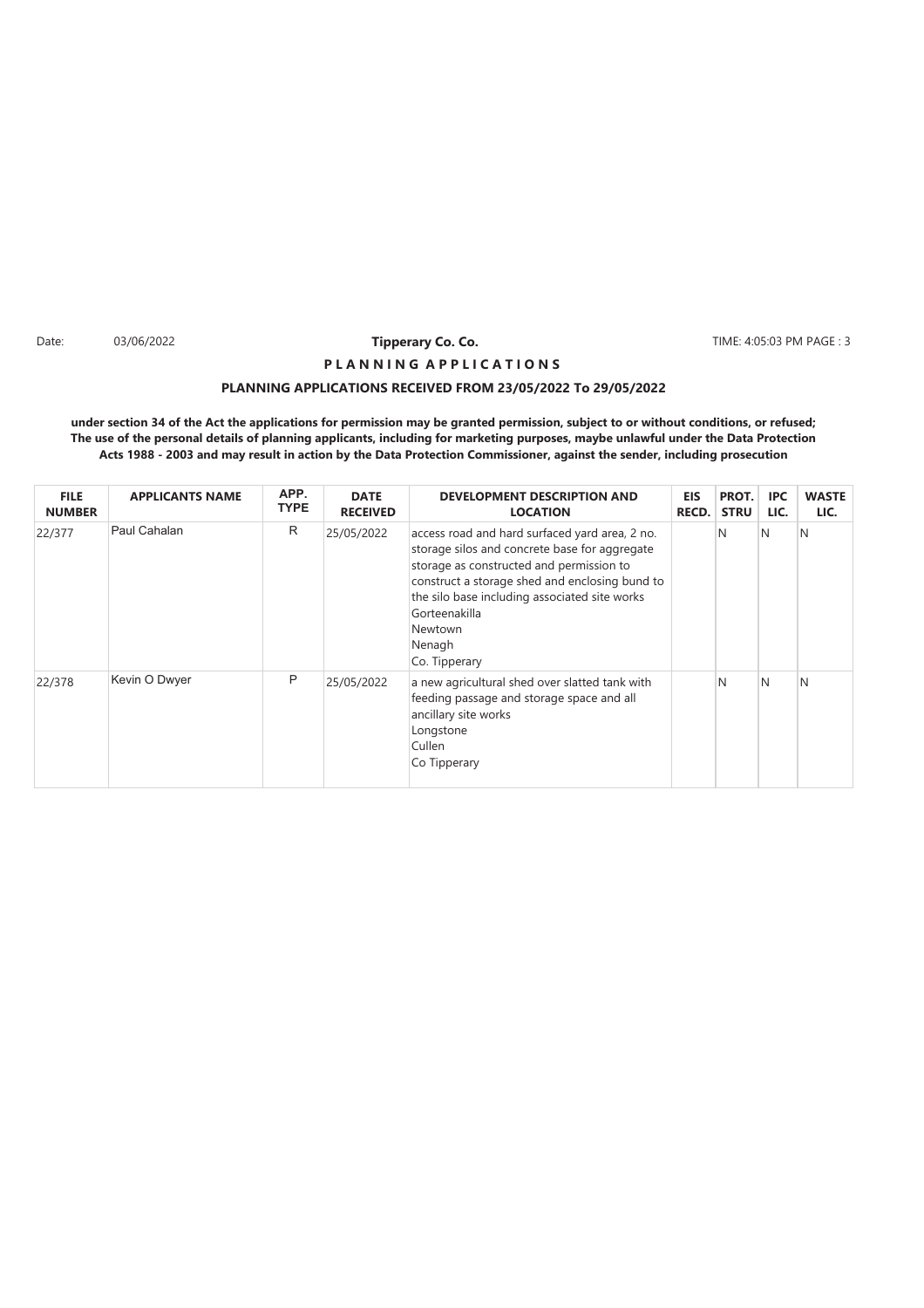Date: 03/06/2022 **Tipperary Co. Co. The Co. 1999 Co. 2014** TIME: 4:05:03 PM PAGE : 4

# **PLANNING APPLICATIONS RECEIVED FROM 23/05/2022 To 29/05/2022 P L A N N I N G A P P L I C A T I O N S**

| <b>FILE</b><br><b>NUMBER</b> | <b>APPLICANTS NAME</b>                  | APP.<br><b>TYPE</b> | <b>DATE</b><br><b>RECEIVED</b> | <b>DEVELOPMENT DESCRIPTION AND</b><br><b>LOCATION</b>                                                                                                                                                                                                                                                                                                                                                                                                                                                                                              | <b>EIS</b><br>RECD. | PROT.<br><b>STRU</b> | <b>IPC</b><br>LIC. | <b>WASTE</b><br>LIC. |
|------------------------------|-----------------------------------------|---------------------|--------------------------------|----------------------------------------------------------------------------------------------------------------------------------------------------------------------------------------------------------------------------------------------------------------------------------------------------------------------------------------------------------------------------------------------------------------------------------------------------------------------------------------------------------------------------------------------------|---------------------|----------------------|--------------------|----------------------|
| 22/379                       | Permanent TSB Public Ltd<br>Company     | P                   | 27/05/2022                     | shopfront alterations to comprise of: fitting of<br>new branded signage (after removal of existing<br>signage) onto existing signage panel,<br>replacement of existing ATM with new ATM<br>(location retained). 1 no internally located<br>digitally marketing LED screens, to be viewed<br>externally through the existing glazing. Minor<br>internal alterations to existing front backing hall<br>to consist of new internal SSBM/ATMs within a<br>new room.<br>Ulster Bank, 49 Liberty Square<br>Thurles Townparks<br>Thurles<br>Co. Tipperary |                     | N                    | N                  | N                    |
| 22/380                       | Newport Development<br>Association Ltd. | P                   | 27/05/2022                     | a storage shed and associated site development<br>works<br>Newport Community Centre<br>Clonbealy<br>Newport<br>Co Tipperary                                                                                                                                                                                                                                                                                                                                                                                                                        |                     | N                    | N                  | N                    |
| 22/381                       | P. J. Shanahan                          | $\mathsf{R}$        | 27/05/2022                     | canopy type shelter over doorways to property<br>Mackey's Place<br>Nenagh<br>Co. Tipperary                                                                                                                                                                                                                                                                                                                                                                                                                                                         |                     | N                    | N                  | N                    |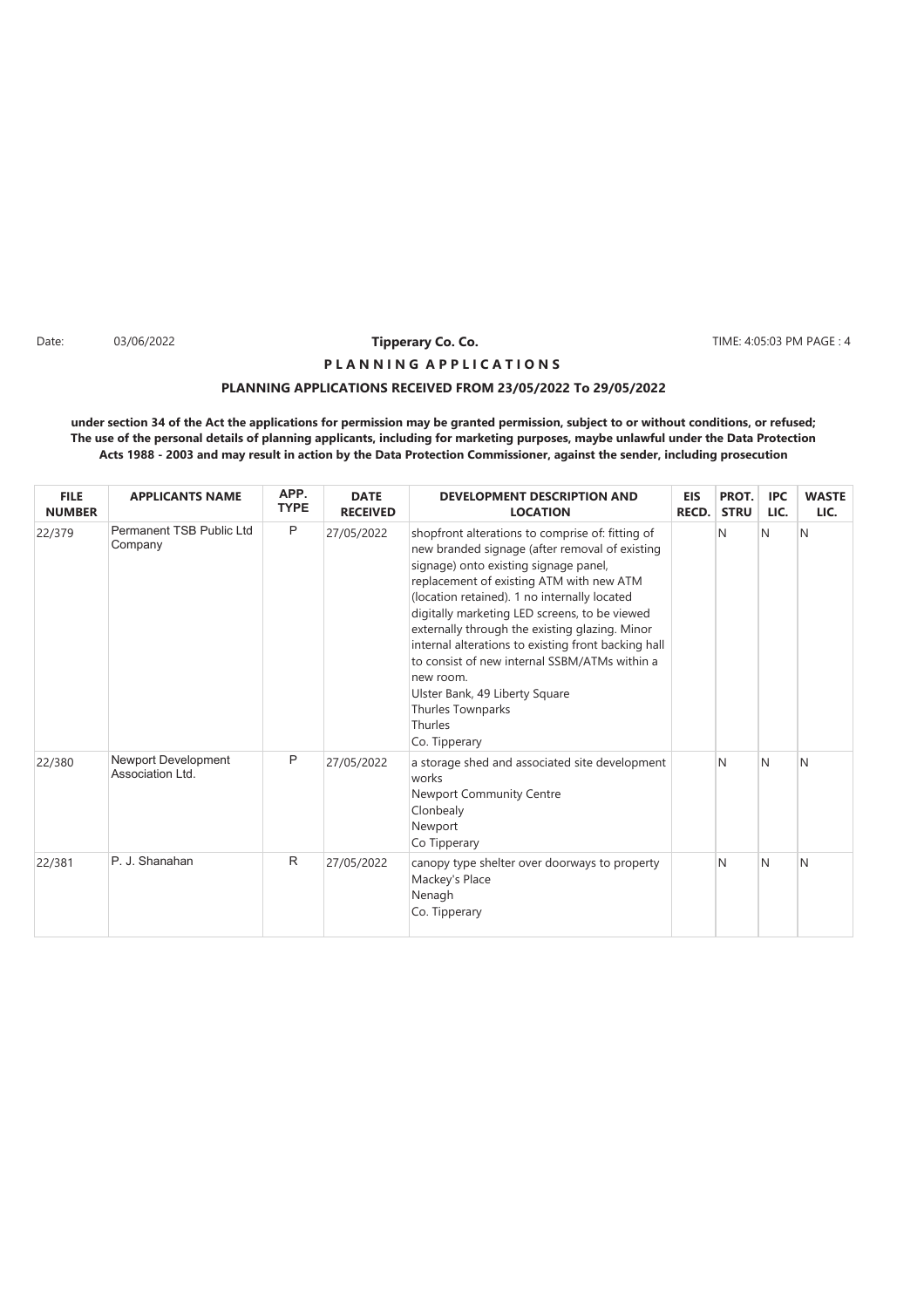Date: 03/06/2022 **Tipperary Co. Co. The Co. 2008 TIME: 4:05:03 PM PAGE : 5** 

# **PLANNING APPLICATIONS RECEIVED FROM 23/05/2022 To 29/05/2022 P L A N N I N G A P P L I C A T I O N S**

| 22/382   | Stephen Phelan & Emma<br>Maher | P | 27/05/2022 | a single storey dwelling, domestic garage,<br>packaged wastewater treatment system and<br>raised soil polishing filter, bored well, site<br>entrance and all associated site works<br>Jessfield<br>Ballingarry<br>Thurles                                                                                                                                  | N | N | N |
|----------|--------------------------------|---|------------|------------------------------------------------------------------------------------------------------------------------------------------------------------------------------------------------------------------------------------------------------------------------------------------------------------------------------------------------------------|---|---|---|
| 22/60239 | Katie Quigley                  | P | 23/05/2022 | a dwelling house, garage, an entrance,<br>treatment system and percolation area and all<br>other ancillary site works<br>Inchadrinagh<br>Newport<br>Co Tipperary                                                                                                                                                                                           | N | N | N |
| 22/60240 | Donal Gleeson                  | P | 23/05/2022 | a dwelling house, garage, an entrance,<br>treatment system and percolation area and all<br>other ancillary site works<br>Milbrook<br>Latteragh<br>Nenagh, Co. Tipperary                                                                                                                                                                                    | N | N | N |
| 22/60241 | Thomas and Siobhan Ryan        | P | 23/05/2022 | (1) the demolition of a two storey and a single<br>storey component to the rear elevation of the<br>dwelling (2) a two storey extension to the rear<br>elevation and the construction of a single storey<br>extension to the rear and side elevations of the<br>dwelling (3) the replacement of dilapidated<br>windows with new double glazed sliding sash | Υ | N | N |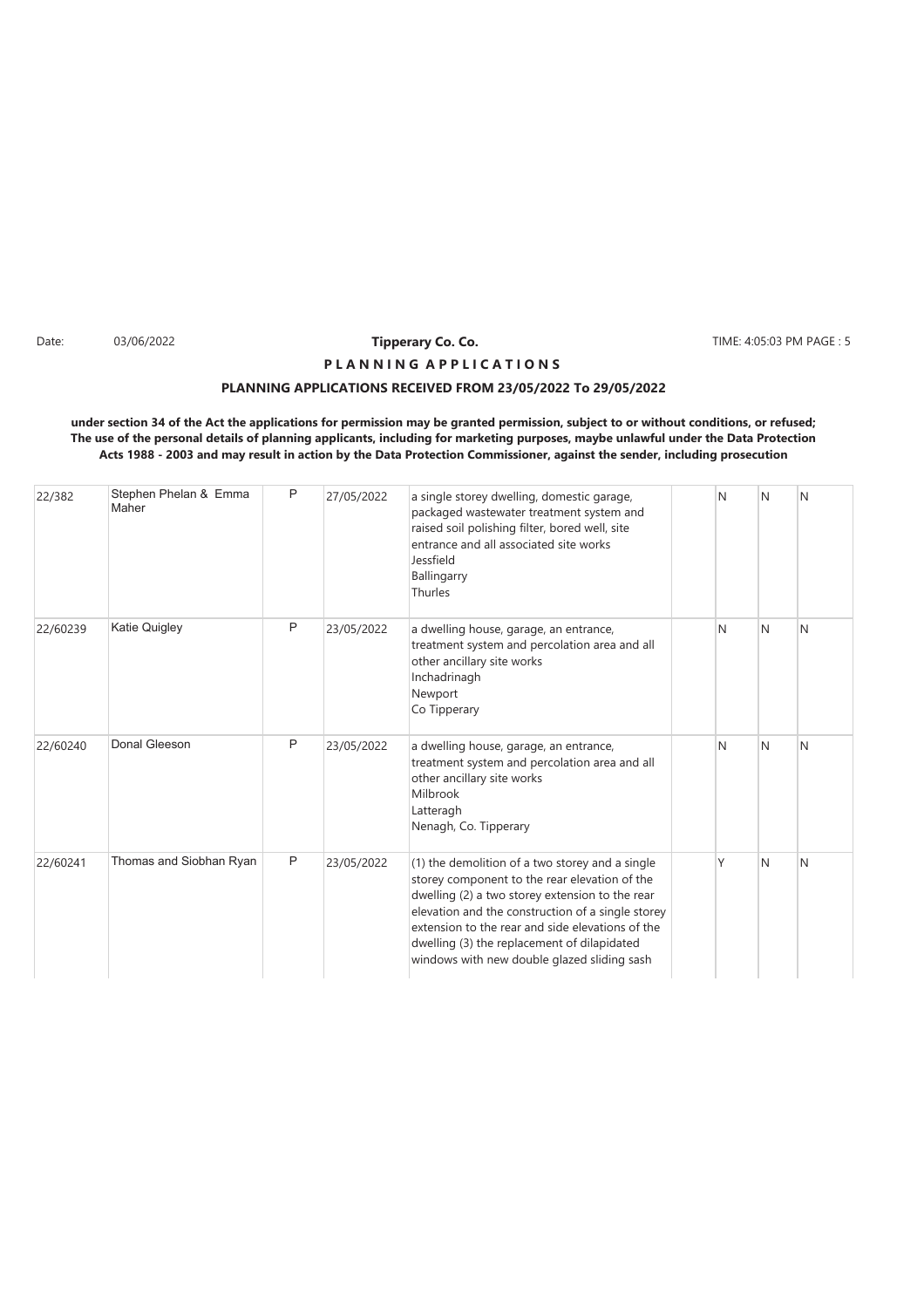### Date: 03/06/2022 **Tipperary Co. Co. The Co. 2008** TIME: 4:05:03 PM PAGE : 6 **Tipperary Co. Co. P L A N N I N G A P P L I C A T I O N S**

### **PLANNING APPLICATIONS RECEIVED FROM 23/05/2022 To 29/05/2022**

|  | windows, constructed in timber frame (4) the<br>replacement of a pebble dash cement render<br>with a breathable lime render to all exterior<br>faces of the dwelling (5) there will be various<br>alterations to the interior layout and exterior<br>facades of the protected structure. There will be<br>refurbishment works to the interior layout of the<br>dwelling (6) the material change of use: A single<br>storey outbuilding is to be refurbished and<br>converted into accommodation consisting of a<br>kitchen, living, dining, bedroom and bathroom<br>areas. A portion of the outbuilding is to be<br>demolished to facilitate the correct realignment<br>of new works (7) a dilapidated outbuilding and<br>its ancillary elements are to be demolished. The<br>remaining outbuilding is to be refurbished and<br>converted into accommodation, as highlighted<br>above (8) the landscaping of the site consisting<br>of hard landscaping areas, parking areas,<br>entrance gates, planting beds, trees, shrubbery<br>and grass areas and all associated site works.<br>Talavara House is listed as a Protected Structure<br>(RPS Ref: 22308062) on the Record of Protected<br>Structures.<br>Talavara House (Protected Structure)<br>Talavara<br>Templemore<br>E41 WC92 |  |  |  |  |
|--|----------------------------------------------------------------------------------------------------------------------------------------------------------------------------------------------------------------------------------------------------------------------------------------------------------------------------------------------------------------------------------------------------------------------------------------------------------------------------------------------------------------------------------------------------------------------------------------------------------------------------------------------------------------------------------------------------------------------------------------------------------------------------------------------------------------------------------------------------------------------------------------------------------------------------------------------------------------------------------------------------------------------------------------------------------------------------------------------------------------------------------------------------------------------------------------------------------------------------------------------------------------------------------------|--|--|--|--|
|--|----------------------------------------------------------------------------------------------------------------------------------------------------------------------------------------------------------------------------------------------------------------------------------------------------------------------------------------------------------------------------------------------------------------------------------------------------------------------------------------------------------------------------------------------------------------------------------------------------------------------------------------------------------------------------------------------------------------------------------------------------------------------------------------------------------------------------------------------------------------------------------------------------------------------------------------------------------------------------------------------------------------------------------------------------------------------------------------------------------------------------------------------------------------------------------------------------------------------------------------------------------------------------------------|--|--|--|--|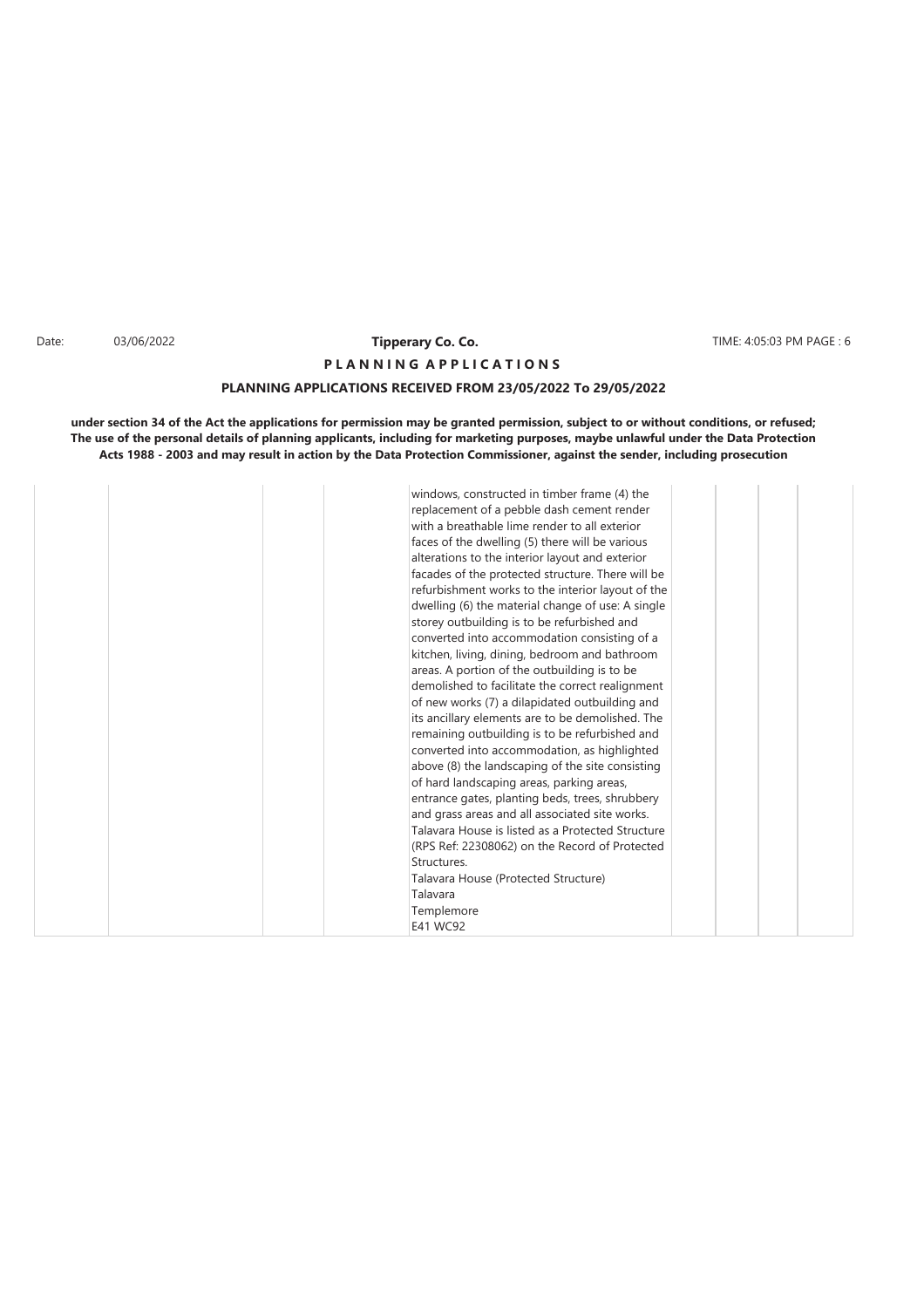Date: 03/06/2022 **Tipperary Co. Co. The Co. 2008 TIME: 4:05:03 PM PAGE : 7** 

# **PLANNING APPLICATIONS RECEIVED FROM 23/05/2022 To 29/05/2022 P L A N N I N G A P P L I C A T I O N S**

| <b>FILE</b><br><b>NUMBER</b> | <b>APPLICANTS NAME</b>         | APP.<br><b>TYPE</b> | <b>DATE</b><br><b>RECEIVED</b> | <b>DEVELOPMENT DESCRIPTION AND</b><br><b>LOCATION</b>                                                                                                                                                                                                                          | <b>EIS</b><br>RECD. | PROT.<br><b>STRU</b> | <b>IPC</b><br>LIC. | <b>WASTE</b><br>LIC. |
|------------------------------|--------------------------------|---------------------|--------------------------------|--------------------------------------------------------------------------------------------------------------------------------------------------------------------------------------------------------------------------------------------------------------------------------|---------------------|----------------------|--------------------|----------------------|
| 22/60242                     | Annette & Michael Ryan         | P                   | 24/05/2022                     | change of house type to that granted under PA<br>21964, the revised house plans include<br>permission for the demolition and re-placement<br>of the existing dwelling on the site together<br>with all associated siteworks<br>Graceland<br>Drombane<br>Thurles, Co. Tipperary |                     | N                    | N                  | N                    |
| 22/60243                     | <b>Bill Meagher</b>            | P                   | 24/05/2022                     | a single storey extension incorporating ensuite<br>bathroom to the side of the existing dwelling<br>together with all associated site and incidental<br>works<br>21 The Beeches<br>Ballina, Killaloe PO<br>Tipperary<br>V94D2X4                                                |                     | N                    | N                  | N                    |
| 22/60244                     | Jim Gannon & Niamh<br>Corrigan | P                   | 24/05/2022                     | a) design changes to alterations/single storey<br>extensions (as granted Ref:21529) to existing<br>dwelling, b) all associated site works and<br>connections to services<br>Lisgarode, Kilruane<br>Nenagh<br>Co. Tipperary<br>E45 AV96                                         |                     | N                    | N                  | N                    |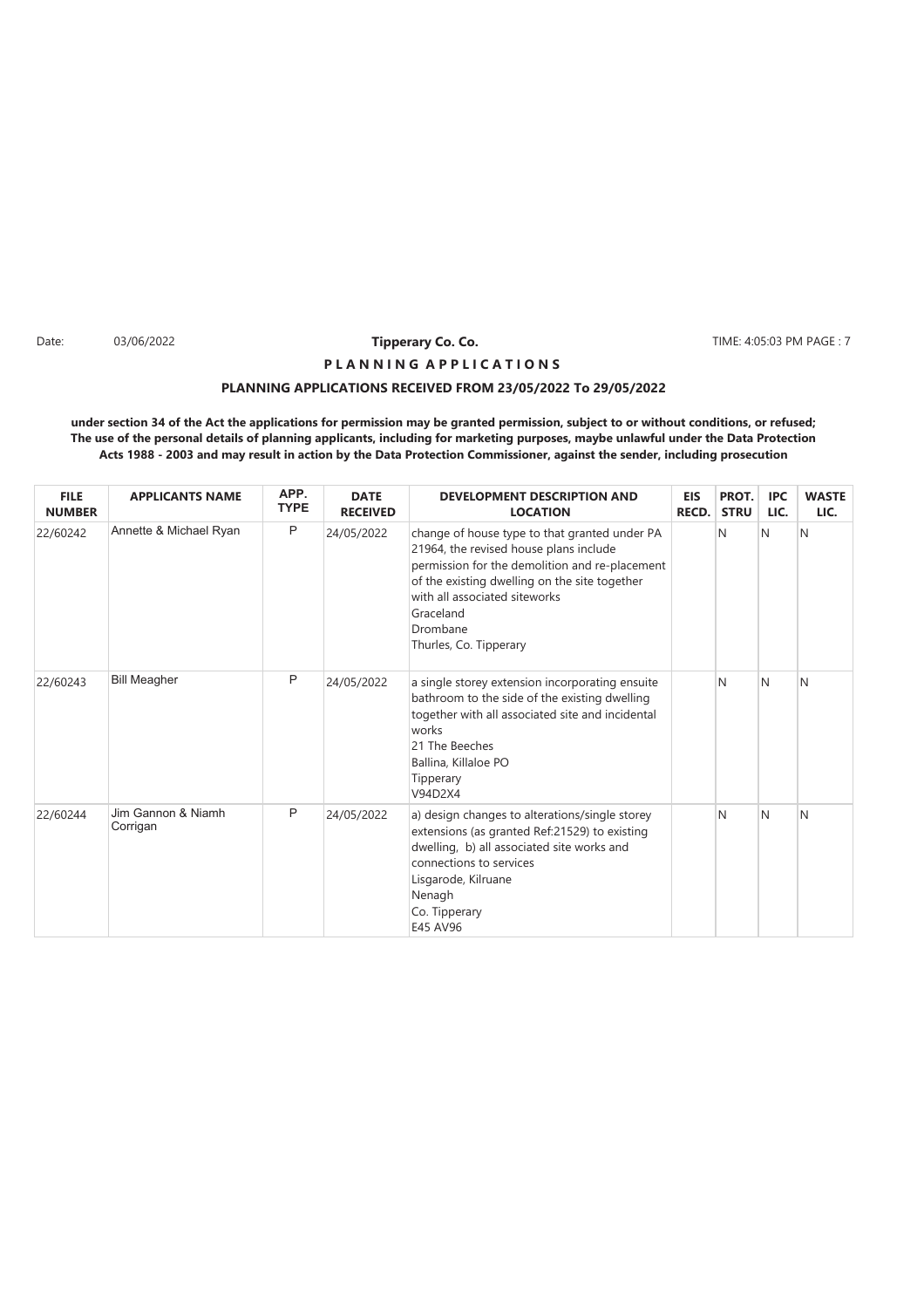Date: 03/06/2022 **Tipperary Co. Co. The Co. 2008 TIME: 4:05:03 PM PAGE : 8** 

# **PLANNING APPLICATIONS RECEIVED FROM 23/05/2022 To 29/05/2022 P L A N N I N G A P P L I C A T I O N S**

| <b>FILE</b><br><b>NUMBER</b> | <b>APPLICANTS NAME</b> | APP.<br><b>TYPE</b> | <b>DATE</b><br><b>RECEIVED</b> | <b>DEVELOPMENT DESCRIPTION AND</b><br><b>LOCATION</b>                                                                                                                         | <b>EIS</b><br><b>RECD.</b> | PROT.<br><b>STRU</b> | <b>IPC</b><br>LIC. | <b>WASTE</b><br>LIC. |
|------------------------------|------------------------|---------------------|--------------------------------|-------------------------------------------------------------------------------------------------------------------------------------------------------------------------------|----------------------------|----------------------|--------------------|----------------------|
| 22/60245                     | David & Laura Hogan    | P                   | 24/05/2022                     | a two-storey dwelling house, detached garage,<br>wastewater treatment system, site entrance and<br>all ancillary site works thereto.<br>Roran<br>Borrisokane<br>Co. Tipperary |                            | N                    | N                  | N                    |
| 22/60246                     | Seamus Maher           | P                   | 25/05/2022                     | new agricultural entrance to lands and all<br>associated site works<br>Togher, Templetuohy<br>Thurles<br>Co. Tipperary                                                        |                            | N                    | N                  | N                    |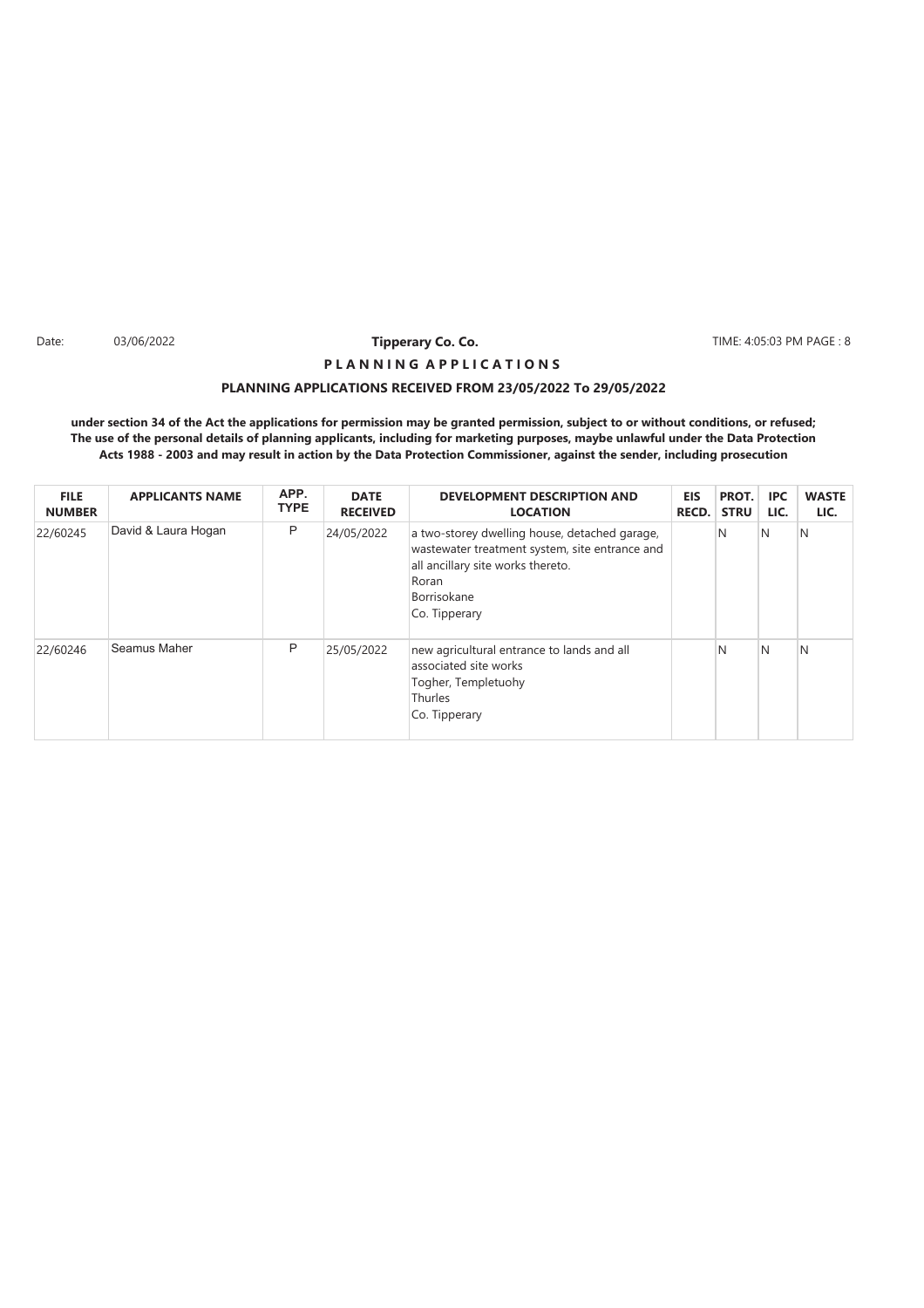Date: 03/06/2022 **Tipperary Co. Co. The Co. 2006 TIME: 4:05:03 PM PAGE : 9** 

# **PLANNING APPLICATIONS RECEIVED FROM 23/05/2022 To 29/05/2022 P L A N N I N G A P P L I C A T I O N S**

| <b>FILE</b>   | <b>APPLICANTS NAME</b>   | APP.         | <b>DATE</b>     | <b>DEVELOPMENT DESCRIPTION AND</b>                                                                                                                                                                                                                                                                                                                                                                                                                                                                                                                                                                                                                                                                                                                                                                                                                                                                                                                                                                                                                                                                                                                                                           | <b>EIS</b>   | PROT.       | <b>IPC</b> | <b>WASTE</b> |
|---------------|--------------------------|--------------|-----------------|----------------------------------------------------------------------------------------------------------------------------------------------------------------------------------------------------------------------------------------------------------------------------------------------------------------------------------------------------------------------------------------------------------------------------------------------------------------------------------------------------------------------------------------------------------------------------------------------------------------------------------------------------------------------------------------------------------------------------------------------------------------------------------------------------------------------------------------------------------------------------------------------------------------------------------------------------------------------------------------------------------------------------------------------------------------------------------------------------------------------------------------------------------------------------------------------|--------------|-------------|------------|--------------|
| <b>NUMBER</b> |                          | <b>TYPE</b>  | <b>RECEIVED</b> | <b>LOCATION</b>                                                                                                                                                                                                                                                                                                                                                                                                                                                                                                                                                                                                                                                                                                                                                                                                                                                                                                                                                                                                                                                                                                                                                                              | <b>RECD.</b> | <b>STRU</b> | LIC.       | LIC.         |
| 22/60247      | Rory and Therese O' Shea | $\mathsf{P}$ | 25/05/2022      | (1) the demolition of a dilapidated two-storey<br>dwelling and the subsequent construction of a<br>two-storey dwelling (2) there will be<br>improvement and refurbishment works to a<br>dilapidated outbuilding (single storey in height).<br>A portion of the outbuilding will be demolished<br>to facilitate the correct realignment of new<br>works (3) the installation of a certified<br>wastewater treatment system and a percolation<br>area, to all appropriate standards (4) the<br>construction of a site entrance, driveway,<br>parking areas, footpaths, patio and hard<br>landscaping areas. A detailed proposal has been<br>made for the site entrance to include, entrance<br>gates, hedging, walls and piers and drainage<br>measures (5) the comprehensive landscaping of<br>the site consisting of new grass areas, planting<br>beds, trees and shrubbery, a walled garden and<br>all associated site works. The proposed dwelling<br>will primarily consist of a two storey element<br>however a portion of the dwelling will also<br>consist of single storey elements to the front<br>and rear elevations.<br>Galboola<br>Littleton<br>Thurles Co. Tipperary<br>E41ET04 |              | N           | N          | N            |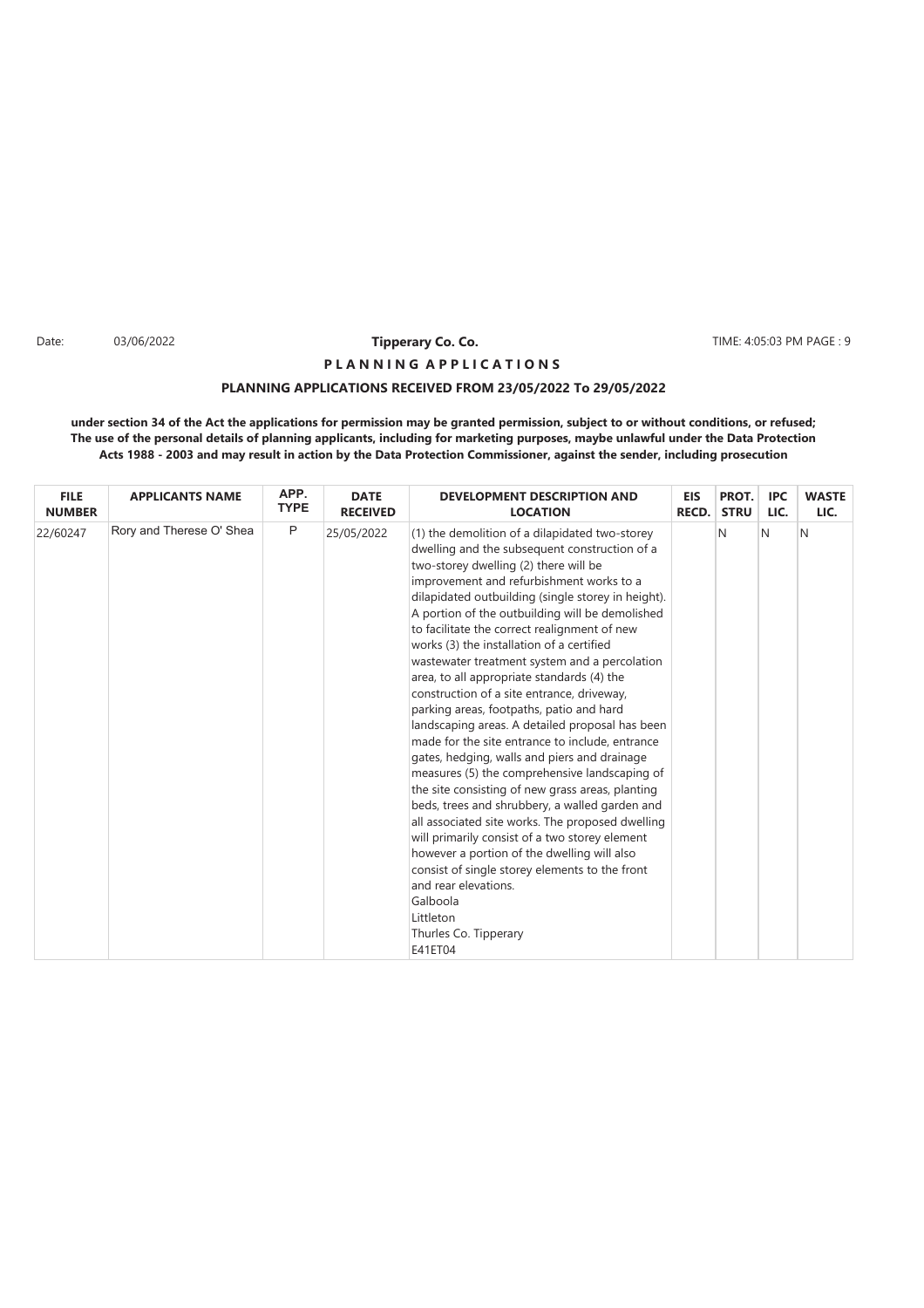Date: 03/06/2022 **Time:** 10 **Time Page 10 12 12 13 PM PAGE : 10** 11ME: 4:05:03 PM PAGE : 10

# **P L A N N I N G A P P L I C A T I O N S**

# **PLANNING APPLICATIONS RECEIVED FROM 23/05/2022 To 29/05/2022**

| <b>FILE</b><br><b>NUMBER</b> | <b>APPLICANTS NAME</b>                   | APP.<br><b>TYPE</b> | <b>DATE</b><br><b>RECEIVED</b> | <b>DEVELOPMENT DESCRIPTION AND</b><br><b>LOCATION</b>                                                                                                                                                                           | <b>EIS</b><br><b>RECD.</b> | PROT.<br><b>STRU</b> | <b>IPC</b><br>LIC. | <b>WASTE</b><br>LIC. |
|------------------------------|------------------------------------------|---------------------|--------------------------------|---------------------------------------------------------------------------------------------------------------------------------------------------------------------------------------------------------------------------------|----------------------------|----------------------|--------------------|----------------------|
| 22/60248                     | Maria Doyle                              | R                   | 25/05/2022                     | boundary wall, fencing and gates to front of<br>dwelling, two steel sheds to rear of house and<br>stables to rear of site and all associated site<br>works<br>Lower Moynes<br>Clonmore<br>Templemore, Co. Tipperary<br>E41 XW25 |                            | N                    | N                  | N                    |
| 22/60249                     | Paul Maloney and Patricia<br>Langan Ryan | P                   | 25/05/2022                     | the erection of a two-storey dwelling, domestic<br>garage, effluent treatment tank and percolation<br>system, entrance and all associated ancillary<br>works<br>Lalors-Lot<br>Cashel<br>Co. Tipperary                           |                            | N                    | N                  | N                    |
| 22/60250                     | Sean Ryan                                | R                   | 25/05/2022                     | the as built dwelling, shed and entrance and for<br>PERMISSION for a new wastewater treatment<br>system and all associated site works<br>Foilaclug<br>Cappawhite<br>Co. Tipperary                                               |                            | N                    | N                  | N                    |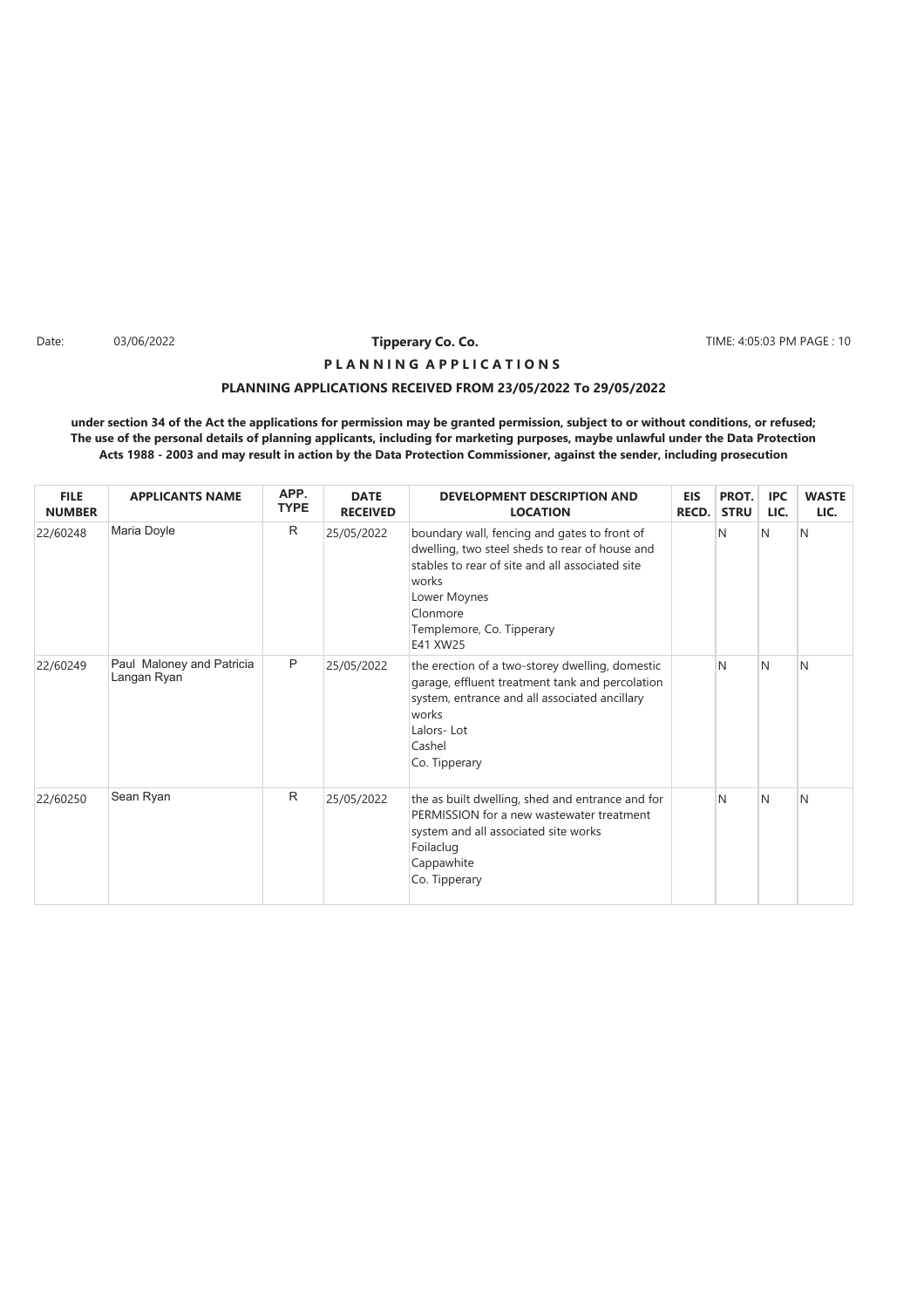Date: TIME: 4:05:03 PM PAGE : 11

# **PLANNING APPLICATIONS RECEIVED FROM 23/05/2022 To 29/05/2022 P L A N N I N G A P P L I C A T I O N S**

| <b>FILE</b><br><b>NUMBER</b> | <b>APPLICANTS NAME</b>                        | APP.<br><b>TYPE</b> | <b>DATE</b><br><b>RECEIVED</b> | <b>DEVELOPMENT DESCRIPTION AND</b><br><b>LOCATION</b>                                                                                                                                                                                                                                                                                                                                                                                                  | EIS<br><b>RECD.</b> | PROT.<br><b>STRU</b> | IPC<br>LIC. | <b>WASTE</b><br>LIC. |
|------------------------------|-----------------------------------------------|---------------------|--------------------------------|--------------------------------------------------------------------------------------------------------------------------------------------------------------------------------------------------------------------------------------------------------------------------------------------------------------------------------------------------------------------------------------------------------------------------------------------------------|---------------------|----------------------|-------------|----------------------|
| 22/60251                     | Liz & Chris Dunne                             | P                   | 25/05/2022                     | the amendment/re-configuration of the existing<br>percolation area (attached to septic tank) and all<br>associated works<br>Gortmakellis<br>Cashel<br>Co. Tipperary<br>E25 V678                                                                                                                                                                                                                                                                        |                     | N                    | N           | N                    |
| 22/60252                     | <b>Tobin &amp; Cantwell Farm</b><br>Machinery | P                   | 25/05/2022                     | (i) extension to existing commercial building to<br>incorporate storage, stores, canteen, toilets,<br>display area and office spaces. Demolition of<br>existing storage, office, stores space, display<br>area to modernise building (ii) waste water<br>treatment plant and polishing filter (iii)<br>upgrading of existing entrance (iv) road signage<br>and flags and all associated site works<br>Graigaman<br>Thurles<br>Co Tipperary<br>E41 XW31 |                     | N                    | N           | N                    |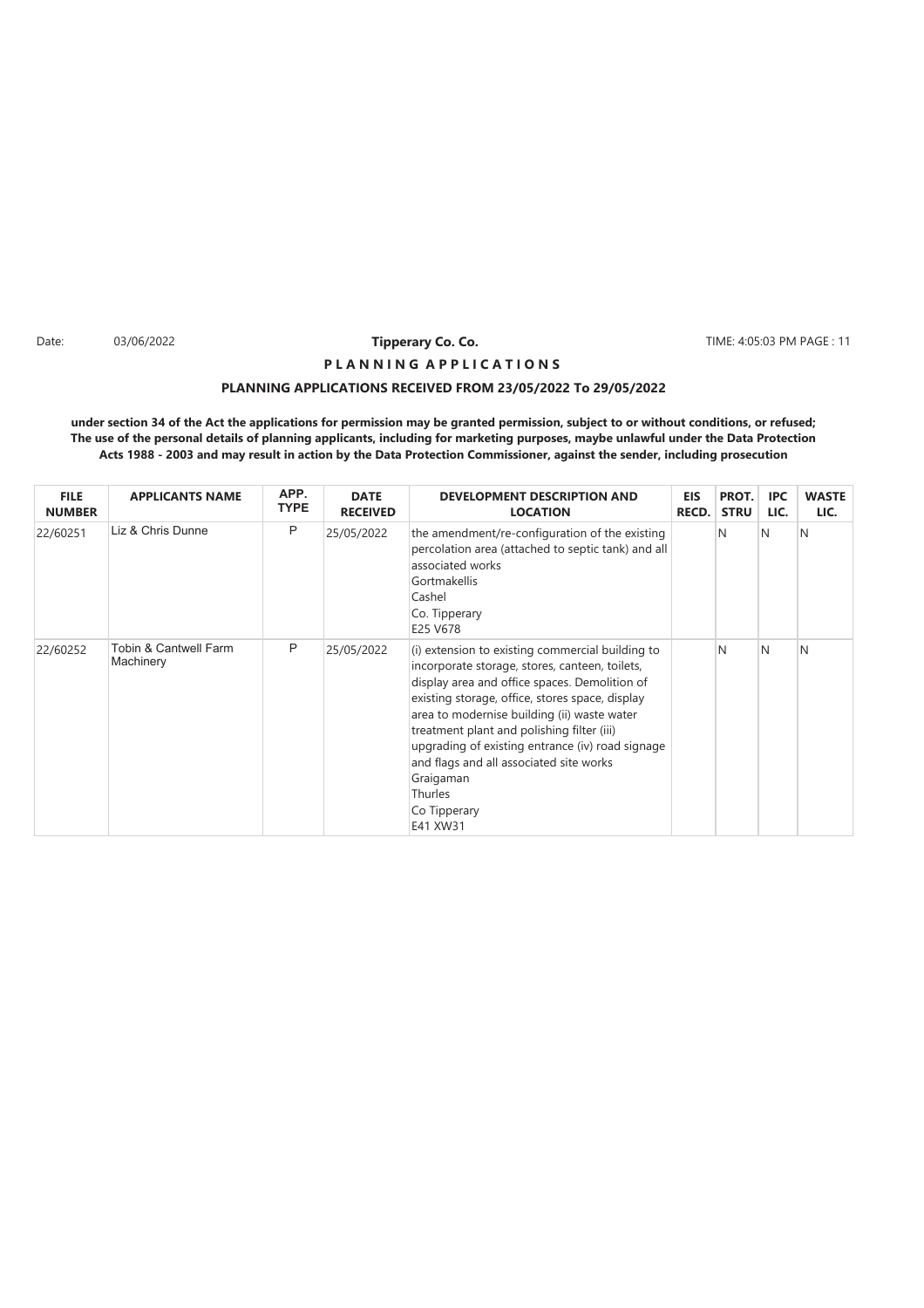Date: 03/06/2022 **Time:** 12 **Time Page 12 The Page 12 The Page 12 The Page 12 The Page 12 The Page 12 The Page 12** 

# **PLANNING APPLICATIONS RECEIVED FROM 23/05/2022 To 29/05/2022 P L A N N I N G A P P L I C A T I O N S**

| <b>FILE</b><br><b>NUMBER</b> | <b>APPLICANTS NAME</b>                    | APP.<br><b>TYPE</b> | <b>DATE</b><br><b>RECEIVED</b> | DEVELOPMENT DESCRIPTION AND<br><b>LOCATION</b>                                                                                                                                                                                                                                                                                                                                                                        | <b>EIS</b><br>RECD. | PROT.<br><b>STRU</b> | IPC.<br>LIC. | <b>WASTE</b><br>LIC. |
|------------------------------|-------------------------------------------|---------------------|--------------------------------|-----------------------------------------------------------------------------------------------------------------------------------------------------------------------------------------------------------------------------------------------------------------------------------------------------------------------------------------------------------------------------------------------------------------------|---------------------|----------------------|--------------|----------------------|
| 22/60253                     | David Hickey & Kelly<br>Flaherty          | P                   | 25/05/2022                     | (a) proposed part single storey/part two storey<br>(lower-level) dwelling (b) proposed single storey<br>garage ancillary to proposed dwelling (c)<br>proposed new treatment system, percolation<br>area (d) proposed new entrance from public<br>road and adjustment to existing agricultural<br>access and all associated site works, and<br>ancillary services<br>Garraunanearla, Grange<br>Nenagh<br>Co. Tipperary |                     | N                    | N            | N                    |
| 22/60254                     | Paul O'Connor and Aileen<br><b>Butler</b> | P                   | 25/05/2022                     | a dwelling house, domestic garage, effluent<br>treatment system and percolation area, entrance<br>and all other associated site works<br>Shanballyduff<br>Cashel<br>Co. Tipperary                                                                                                                                                                                                                                     |                     | N                    | N            | N                    |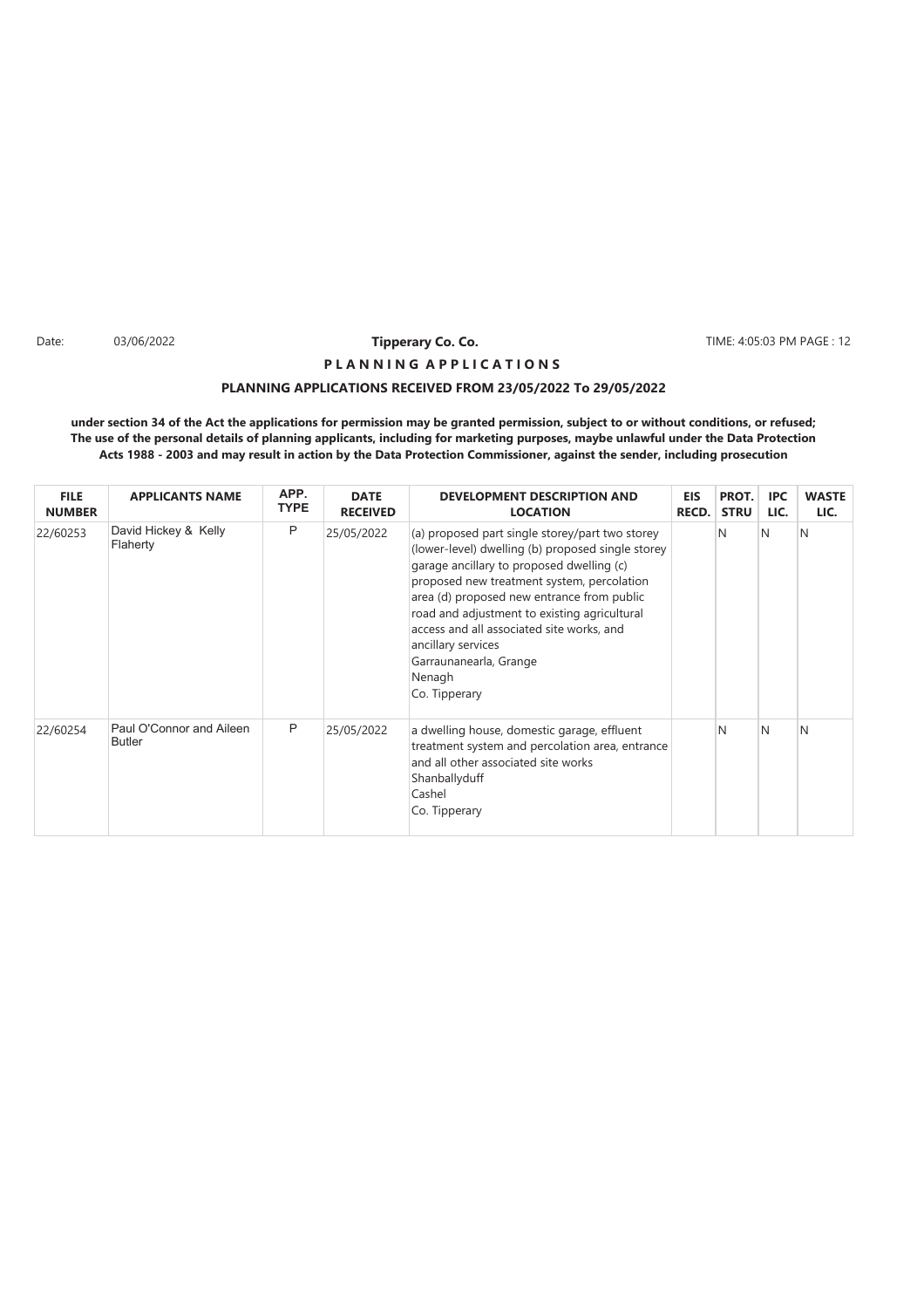Date: 03/06/2022 **Time:** 13 **Time Co. Co. 2018 The Co. Co. 2018** TIME: 4:05:03 PM PAGE : 13

# **PLANNING APPLICATIONS RECEIVED FROM 23/05/2022 To 29/05/2022 P L A N N I N G A P P L I C A T I O N S**

| <b>FILE</b><br><b>NUMBER</b> | <b>APPLICANTS NAME</b>   | APP.<br><b>TYPE</b> | <b>DATE</b><br><b>RECEIVED</b> | <b>DEVELOPMENT DESCRIPTION AND</b><br><b>LOCATION</b>                                                                                                                                                                                                                                                                                                                                                          | <b>EIS</b><br>RECD. | PROT.<br><b>STRU</b> | <b>IPC</b><br>LIC. | <b>WASTE</b><br>LIC. |
|------------------------------|--------------------------|---------------------|--------------------------------|----------------------------------------------------------------------------------------------------------------------------------------------------------------------------------------------------------------------------------------------------------------------------------------------------------------------------------------------------------------------------------------------------------------|---------------------|----------------------|--------------------|----------------------|
| 22/60255                     | Trevor & Maria Delahunty | P                   | 25/05/2022                     | alterations to existing two-storey detached<br>dwelling and to construct a first floor extension<br>consisting of 2 no. bedrooms over existing<br>single storey portion of dwelling and all<br>associated site works<br>No. 40 Glenwood<br>Cooldrisla, Newport<br>Co. Tipperary<br><b>V94 HD8E</b>                                                                                                             |                     | N                    | N                  | N                    |
| 22/60256                     | Kieran and Orla Shortall | P                   | 26/05/2022                     | a) proposed new single storey extension to the<br>existing dwelling; b) associated alterations to<br>existing dwelling external elevations to<br>accommodate proposed new extension &<br>internal layout; c) replacement of existing septic<br>tank with a proposed new wastewater treatment<br>system and percolation area; d) all associated<br>site works<br>Ballydavid<br>Littleton<br>Thurles<br>E41 FD66 |                     | N                    | N                  | N                    |
| 22/60257                     | <b>Elaine Baker</b>      | P                   | 26/05/2022                     | a new single storey cob garden room as<br>ancillary to main house<br>Main St.<br>Cloughjordan<br>Co. tipperary<br>E53Y803                                                                                                                                                                                                                                                                                      |                     | N                    | N                  | N                    |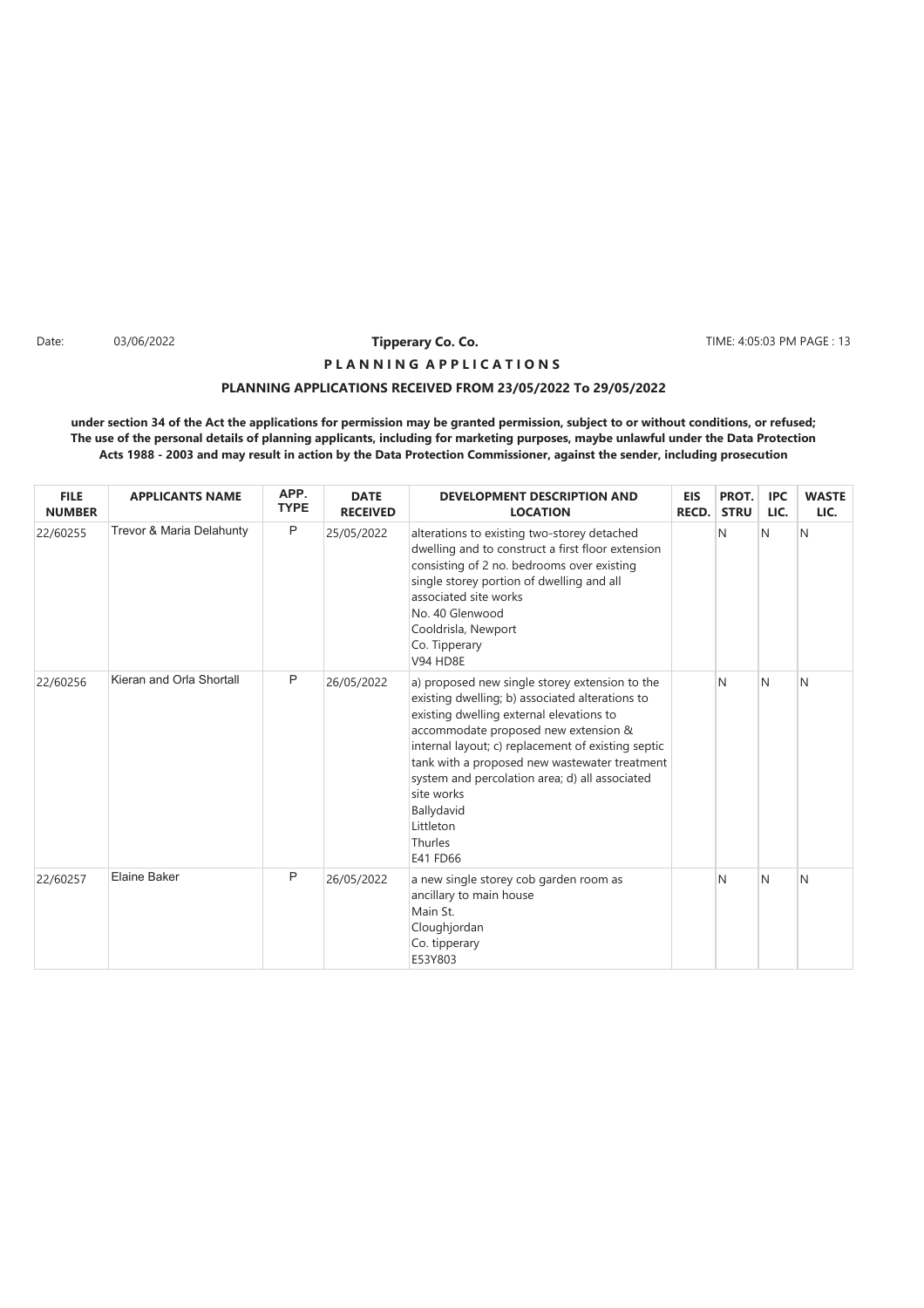Date: TIME: 4:05:03 PM PAGE : 14

# **PLANNING APPLICATIONS RECEIVED FROM 23/05/2022 To 29/05/2022 P L A N N I N G A P P L I C A T I O N S**

| <b>FILE</b><br><b>NUMBER</b> | <b>APPLICANTS NAME</b>                   | APP.<br><b>TYPE</b> | <b>DATE</b><br><b>RECEIVED</b> | <b>DEVELOPMENT DESCRIPTION AND</b><br><b>LOCATION</b>                                                                                                                                                                             | <b>EIS</b><br>RECD. | PROT.<br><b>STRU</b> | <b>IPC</b><br>LIC. | <b>WASTE</b><br>LIC. |
|------------------------------|------------------------------------------|---------------------|--------------------------------|-----------------------------------------------------------------------------------------------------------------------------------------------------------------------------------------------------------------------------------|---------------------|----------------------|--------------------|----------------------|
| 22/60258                     | Waldemar & Sylwia Cichy                  | P                   | 27/05/2022                     | renovation and extension of existing dwelling<br>house, upgrade waste water treatment system,<br>relocate existing entrance along with all ancillary<br>site works<br>Garrynafana<br>Toomevara, Nenagh<br>Co Tipperary<br>E45AF57 |                     | N                    | N                  | N                    |
| 22/60259                     | Paul Moloney and Patricia<br>Langan Ryan | P                   | 27/05/2022                     | a two-storey dwelling, domestic garage, effluent<br>treatment tank and percolation system, entrance<br>and all associated ancillary works<br>Lalors-Lot<br>Cashel<br>Co. Tipperary                                                |                     | N                    | N                  | N                    |
| 22/60260                     | Jackie O'Donovan                         | $\mathsf{R}$        | 27/05/2022                     | 1) roof light and gable window fitted to existing<br>dwelling and 2) storage shed/garage<br>constructed to the side and rear of existing<br>house<br>Youghal<br>Newtown<br>Nenagh<br>E45 HN32                                     |                     | N                    | N                  | N                    |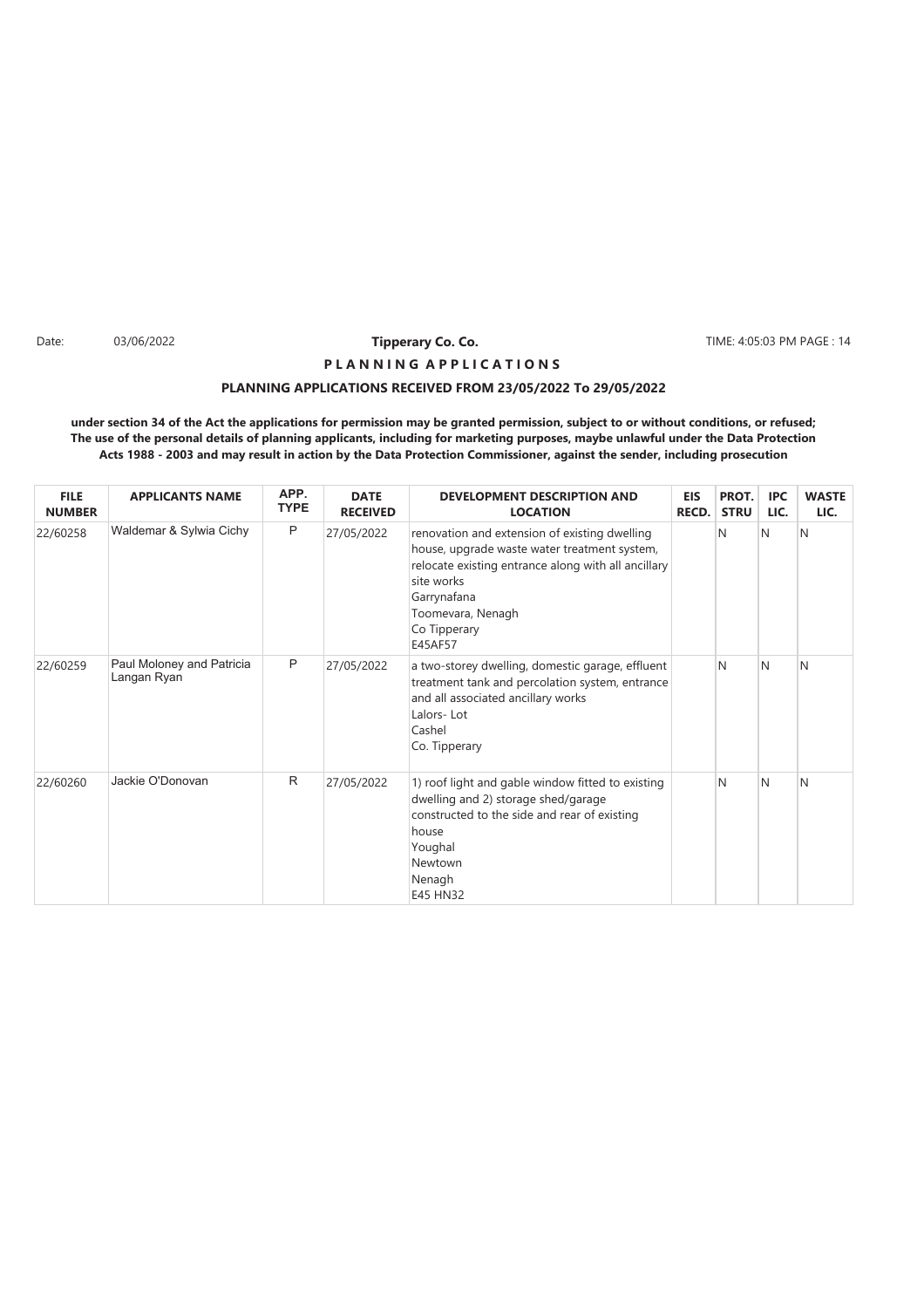Date: 03/06/2022 **Time:** 4:05:03 PM PAGE : 15

# **PLANNING APPLICATIONS RECEIVED FROM 23/05/2022 To 29/05/2022 P L A N N I N G A P P L I C A T I O N S**

| <b>FILE</b><br><b>NUMBER</b> | <b>APPLICANTS NAME</b>  | APP.<br><b>TYPE</b> | <b>DATE</b><br><b>RECEIVED</b> | <b>DEVELOPMENT DESCRIPTION AND</b><br><b>LOCATION</b>                                                                                                                                                                                                                                                                                                                                                         | <b>EIS</b><br><b>RECD.</b> | PROT.<br><b>STRU</b> | <b>IPC</b><br>LIC. | <b>WASTE</b><br>LIC. |
|------------------------------|-------------------------|---------------------|--------------------------------|---------------------------------------------------------------------------------------------------------------------------------------------------------------------------------------------------------------------------------------------------------------------------------------------------------------------------------------------------------------------------------------------------------------|----------------------------|----------------------|--------------------|----------------------|
| 22/60261                     | John Carey              | P                   | 27/05/2022                     | a 2.15m high water booster kiosk located on a<br>wide public footpath which abouts the Loreto<br>Secondary School boundary wall. The roadside<br>kiosk will be installed on a concrete plinth and<br>includes water pumps, motors and controls.<br>Coleville Road<br>Raheen<br>Clonmel, Co Tipperary                                                                                                          |                            | N                    | IN.                | N                    |
| 22/60262                     | Bob and Deirdre Lanigan | P                   | 27/05/2022                     | the demolition of an existing two storey<br>extension to the rear, construction of a two<br>storey extension to the rear and construction of<br>a single storey extension to the side and rear,<br>packaged waste water treatment system and<br>raised percolation area and associated site<br>boundary and site development works<br>Loughcapple House,<br>Loughcapple<br>Fethard, Co. Tipperary<br>E91 EF62 |                            |                      | N                  | N                    |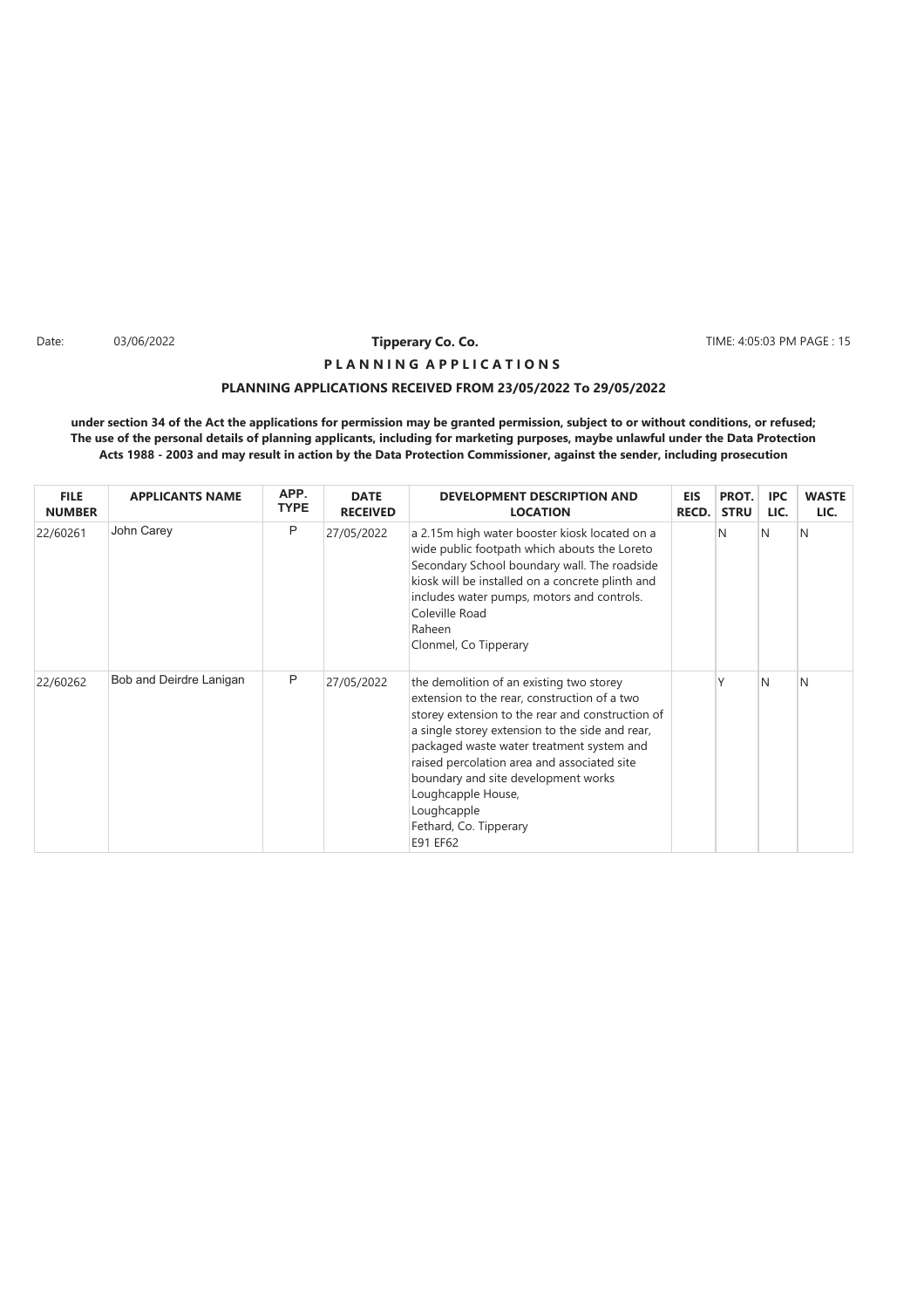#### Date: 03/06/2022 **Time:** 16 and 2010 **Time in the College of College College College College College College College College College College College TIME: 4:05:03 PM PAGE : 16 Tipperary Co. Co. P L A N N I N G A P P L I C A T I O N S**

### **PLANNING APPLICATIONS RECEIVED FROM 23/05/2022 To 29/05/2022**

**under section 34 of the Act the applications for permission may be granted permission, subject to or without conditions, or refused; The use of the personal details of planning applicants, including for marketing purposes, maybe unlawful under the Data Protection Acts 1988 - 2003 and may result in action by the Data Protection Commissioner, against the sender, including prosecution**

**36 Total:**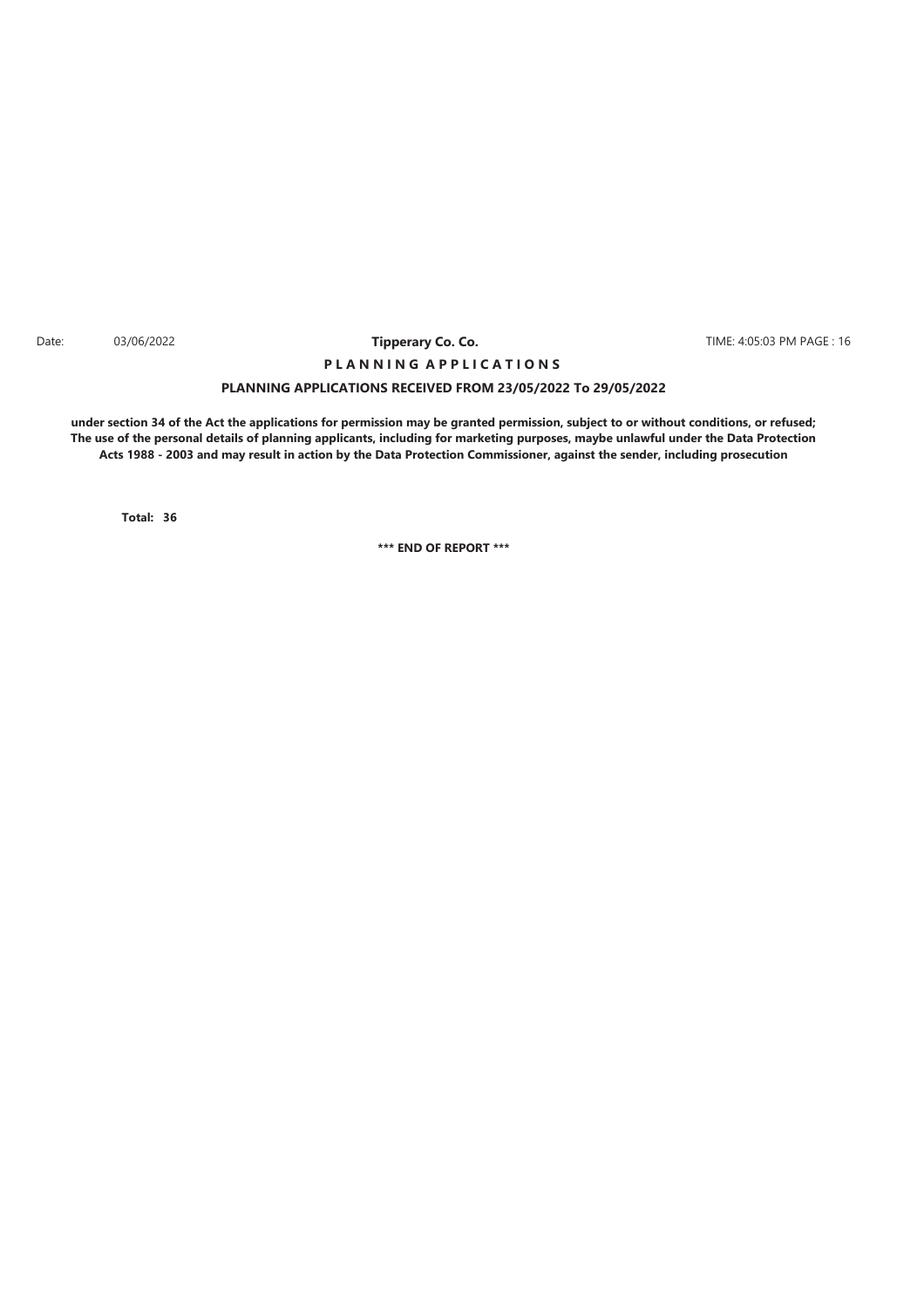#### Date: 03/06/2022 **Tipperary Co. Co. The Co. 1999** TIME: 4:04:03 PM PAGE : 1 **Tipperary Co. Co. P L A N N I N G A P P L I C A T I O N S**

### **PLANNING APPLICATIONS GRANTED FROM 23/05/2022 To 29/05/2022**

**in deciding a planning application the planning authority, in accordance with section 34(3) of the Act, has had regard to submissions or observations recieved in accordance with these Regulations;**

| <b>FILE</b><br><b>NUMBER</b> | <b>APPLICANTS NAME</b>                  | APP.<br><b>TYPE</b> | <b>DATE</b><br><b>RECEIVED</b> | <b>DEVELOPMENT DESCRIPTION</b><br><b>AND LOCATION</b>                                                                                                                                                                                                                                                                                             | <b>M.O.</b><br><b>DATE</b> | <b>M.O.</b><br><b>NUMBER</b> |
|------------------------------|-----------------------------------------|---------------------|--------------------------------|---------------------------------------------------------------------------------------------------------------------------------------------------------------------------------------------------------------------------------------------------------------------------------------------------------------------------------------------------|----------------------------|------------------------------|
| 21/1304                      | <b>Maurice and Bernadette</b><br>Whelan | R                   | 01/09/2021                     | detached garage and for change of use of<br>part of the detached garage to workshop for<br>use by our son Conor Whelan as a part time<br>hurley making workshop<br>Ballynagrana<br>Carrick-on-Suir<br>Co. Tipperary                                                                                                                               | 23/05/2022                 |                              |
| 21/1328                      | Colm Dunne                              | P                   | 06/09/2021                     | demolition of existing 200sqm agricultural<br>shed and construction of a new 132sqm shed<br>together with alterations to the rear (west)<br>and side (south) elevations of the existing<br>dwelling as well as alterations to the existing<br>site entrance, all with associated site works<br>Knockavogga<br>Clonkenny<br>Roscrea, Co. Tipperary | 25/05/2022                 |                              |
| 21/1562                      | D Harrington                            | P                   | 26/10/2021                     | demolition of part of existing structures and<br>extension of dwelling house and revision of<br>elevations<br>Knockalton Upper<br>Nenagh<br>Co. Tipperary                                                                                                                                                                                         | 24/05/2022                 |                              |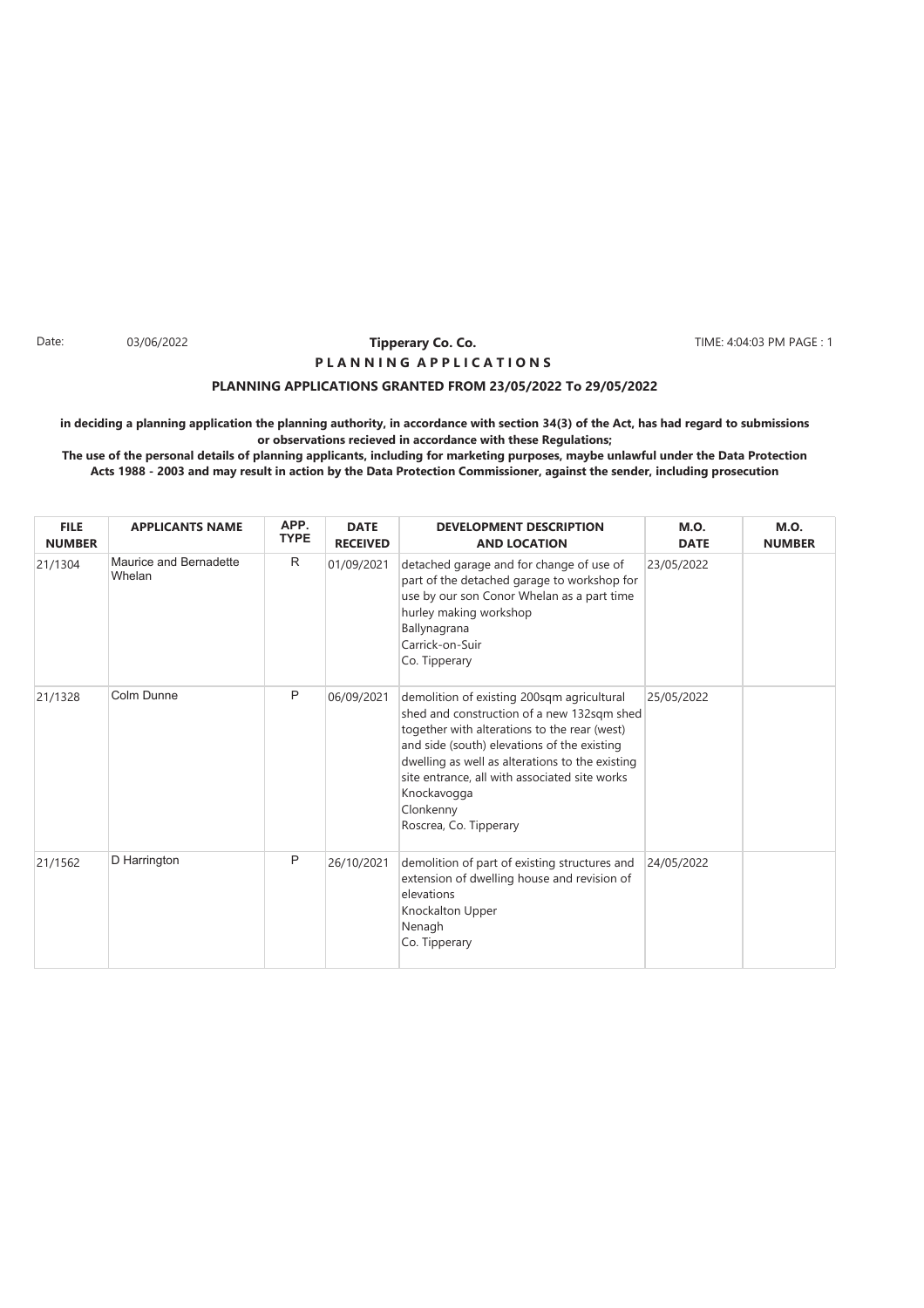#### Date: 03/06/2022 **Tipperary Co. Co. The Section Co. 2008** TIME: 4:04:03 PM PAGE : 2 **Tipperary Co. Co. P L A N N I N G A P P L I C A T I O N S**

### **PLANNING APPLICATIONS GRANTED FROM 23/05/2022 To 29/05/2022**

**in deciding a planning application the planning authority, in accordance with section 34(3) of the Act, has had regard to submissions or observations recieved in accordance with these Regulations;**

| <b>FILE</b><br><b>NUMBER</b> | <b>APPLICANTS NAME</b> | APP.<br><b>TYPE</b> | <b>DATE</b><br><b>RECEIVED</b> | <b>DEVELOPMENT DESCRIPTION</b><br><b>AND LOCATION</b>                                                                                                                                                                                                                                        | <b>M.O.</b><br><b>DATE</b> | <b>M.O.</b><br><b>NUMBER</b> |
|------------------------------|------------------------|---------------------|--------------------------------|----------------------------------------------------------------------------------------------------------------------------------------------------------------------------------------------------------------------------------------------------------------------------------------------|----------------------------|------------------------------|
| 21/1769                      | Eimear O Connell       | P                   | 08/12/2021                     | detached split level dwelling, detached<br>domestic garage, new entrance, proprietary<br>waste water treatment system, connection to<br>necessary services, bored well together with<br>all associated incidental and site works<br>Grange<br><b>Ballina</b><br>Killaloe PO<br>Co. Tipperary | 24/05/2022                 |                              |
| 21/1828                      | Joseph Matthew Ryan    | R                   | 16/12/2021                     | two storey extension and alterations to<br>existing dwelling and all associated site<br>works<br>Dary<br>Aglish<br>Roscrea<br>Co Tipperary                                                                                                                                                   | 24/05/2022                 |                              |
| 22/12                        | <b>Edmond Hearn</b>    | P                   | 12/01/2022                     | a bungalow, garage, entrance onto laneway,<br>wastewater system, borehole, soakpits and<br>all other associated site works<br>Ballyneill<br>Carrick-on-Suir<br>Co. Tipperary                                                                                                                 | 25/05/2022                 |                              |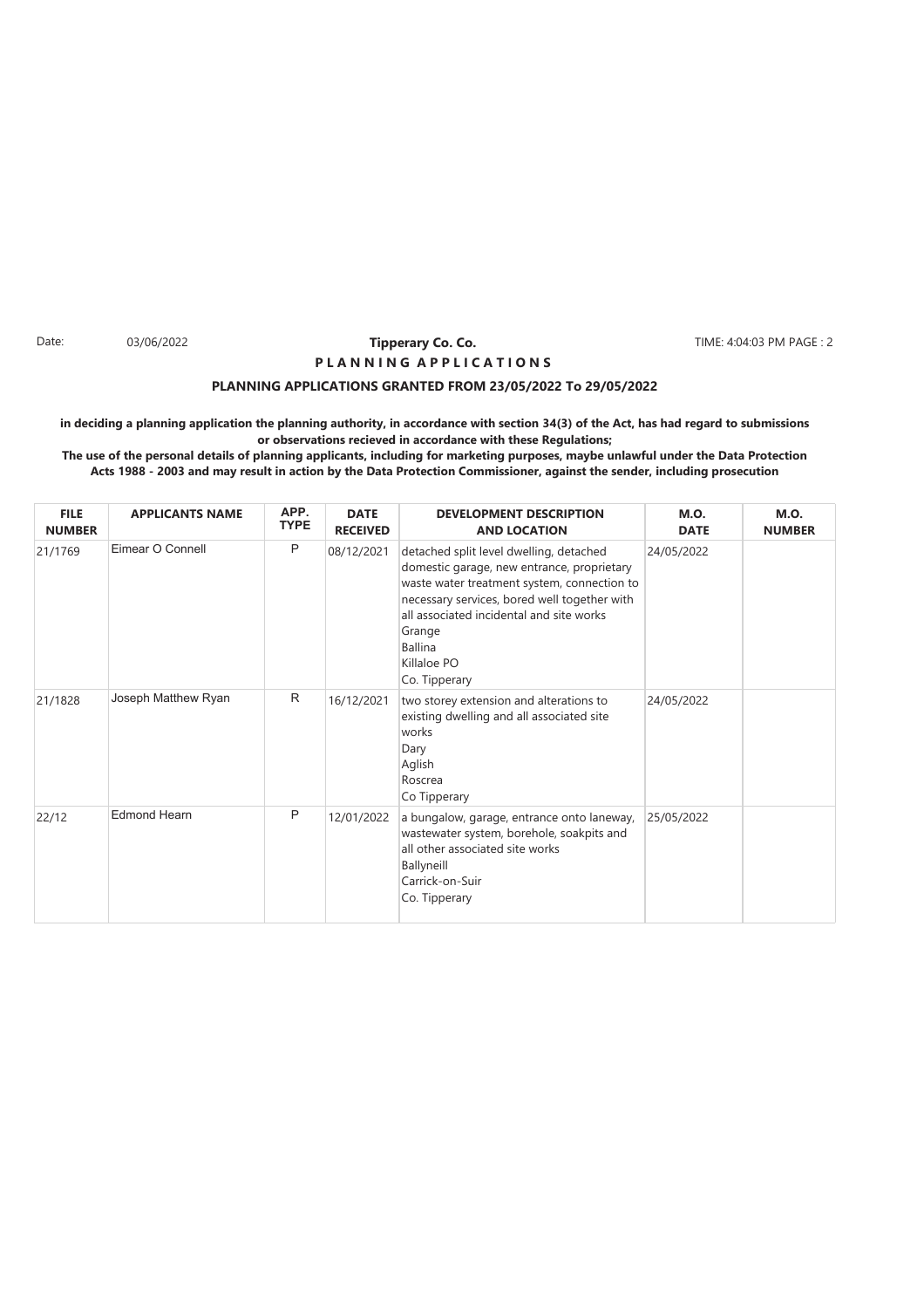#### Date: 03/06/2022 **Tipperary Co. Co. The Co. 1999 TIME: 4:04:03 PM PAGE : 3 Tipperary Co. Co. P L A N N I N G A P P L I C A T I O N S**

### **PLANNING APPLICATIONS GRANTED FROM 23/05/2022 To 29/05/2022**

**in deciding a planning application the planning authority, in accordance with section 34(3) of the Act, has had regard to submissions or observations recieved in accordance with these Regulations;**

| <b>FILE</b><br><b>NUMBER</b> | <b>APPLICANTS NAME</b> | APP.<br><b>TYPE</b> | <b>DATE</b><br><b>RECEIVED</b> | <b>DEVELOPMENT DESCRIPTION</b><br><b>AND LOCATION</b>                                                                                                                                                                                                                      | <b>M.O.</b><br><b>DATE</b> | <b>M.O.</b><br><b>NUMBER</b> |
|------------------------------|------------------------|---------------------|--------------------------------|----------------------------------------------------------------------------------------------------------------------------------------------------------------------------------------------------------------------------------------------------------------------------|----------------------------|------------------------------|
| 22/136                       | Silvermines GAA Club   | P                   | 18/02/2022                     | a) construction of training hall, b) extension<br>to and reorganisation of dressing rooms, c)<br>kitchenette and d) associated ancillary site<br>works<br><b>GAA Complex</b><br>Pollanorman<br>Dolla, Nenagh,<br>Co Tipperary                                              | 24/05/2022                 |                              |
| 22/278                       | Oisin Mc Glynn         | P                   | 06/04/2022                     | change of house design and omission of<br>garage that was granted under planning<br>permission number 19600415. This<br>development will consist of site specific<br>treatment system, driveway and all<br>associated site works<br>Ballygraigue<br>Nenagh<br>Co Tipperary | 24/05/2022                 |                              |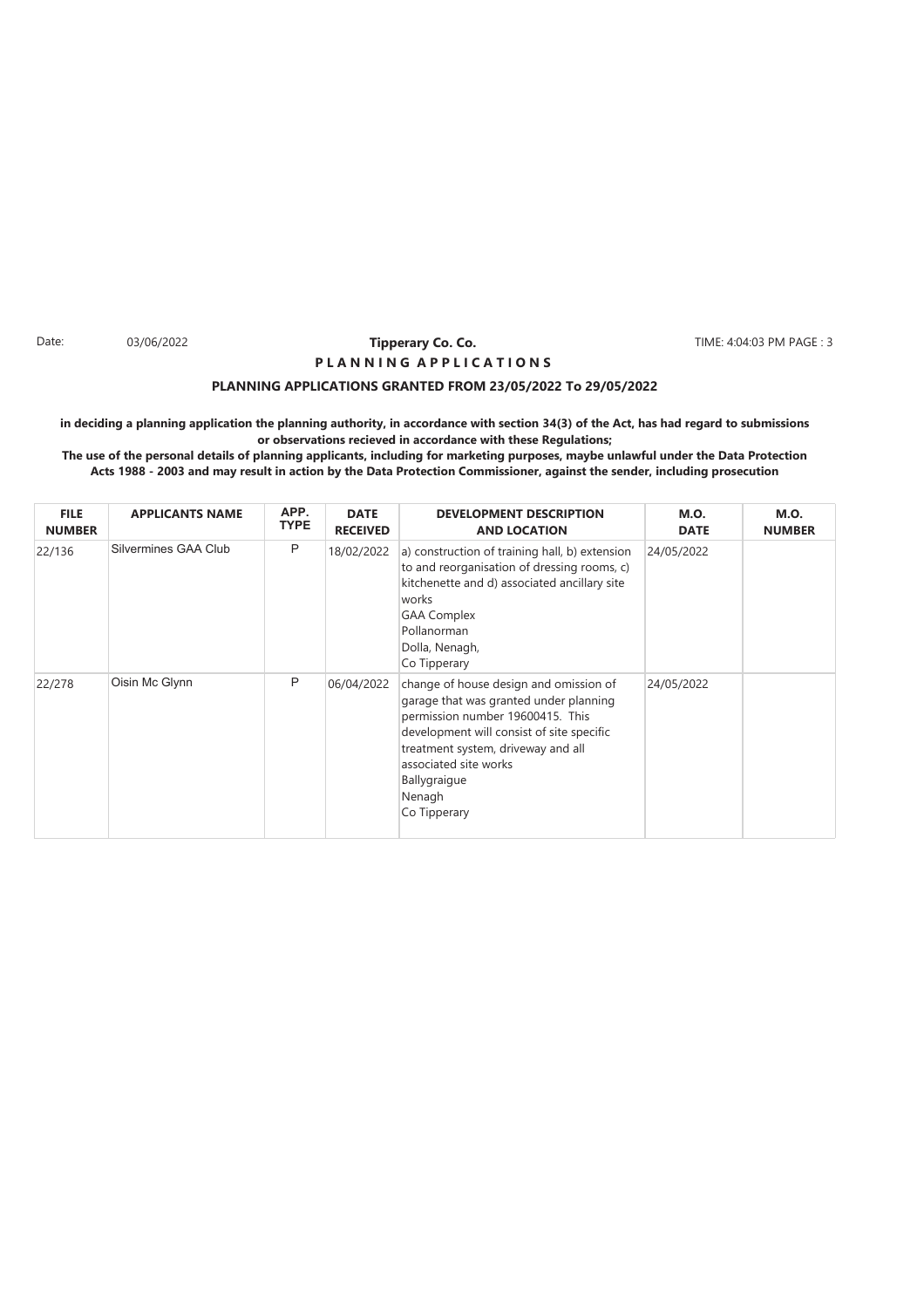#### Date: 03/06/2022 **Tipperary Co. Co. The Section Co. 2008** TIME: 4:04:03 PM PAGE : 4 **Tipperary Co. Co. P L A N N I N G A P P L I C A T I O N S**

### **PLANNING APPLICATIONS GRANTED FROM 23/05/2022 To 29/05/2022**

**in deciding a planning application the planning authority, in accordance with section 34(3) of the Act, has had regard to submissions or observations recieved in accordance with these Regulations;**

| <b>FILE</b>   | <b>APPLICANTS NAME</b>             | APP.        | <b>DATE</b>     | <b>DEVELOPMENT DESCRIPTION</b>                                                                                                                                                                                                                                                                                                                                                                                                                                                                                                                                                                                                                                       | <b>M.O.</b> | <b>M.O.</b>   |
|---------------|------------------------------------|-------------|-----------------|----------------------------------------------------------------------------------------------------------------------------------------------------------------------------------------------------------------------------------------------------------------------------------------------------------------------------------------------------------------------------------------------------------------------------------------------------------------------------------------------------------------------------------------------------------------------------------------------------------------------------------------------------------------------|-------------|---------------|
| <b>NUMBER</b> |                                    | <b>TYPE</b> | <b>RECEIVED</b> | <b>AND LOCATION</b>                                                                                                                                                                                                                                                                                                                                                                                                                                                                                                                                                                                                                                                  | <b>DATE</b> | <b>NUMBER</b> |
| 22/282        | <b>Hallclon Properties Limited</b> | P           | 08/04/2022      | modifications to a previously approved<br>residential development, register reference<br>06/550157 An Bord Pleanala reference<br>PL52.227298 (as extended on the 25th of<br>February 2019) and register reference<br>21/332. The proposed development consists<br>of the provision of an ESB substation to be<br>located between the rear gardens of houses<br>34 and 38 and the consequent alteration to<br>the rear gardens of these houses. The private<br>amenity space area will be reduced at house<br>34 from 56.70m2 to 52.00m2 and at house<br>38 from 56.80ms to 51.70m2<br><b>Burgagery Lands West</b><br><b>Fethard Road</b><br>Clonmel<br>Co. Tipperary | 25/05/2022  |               |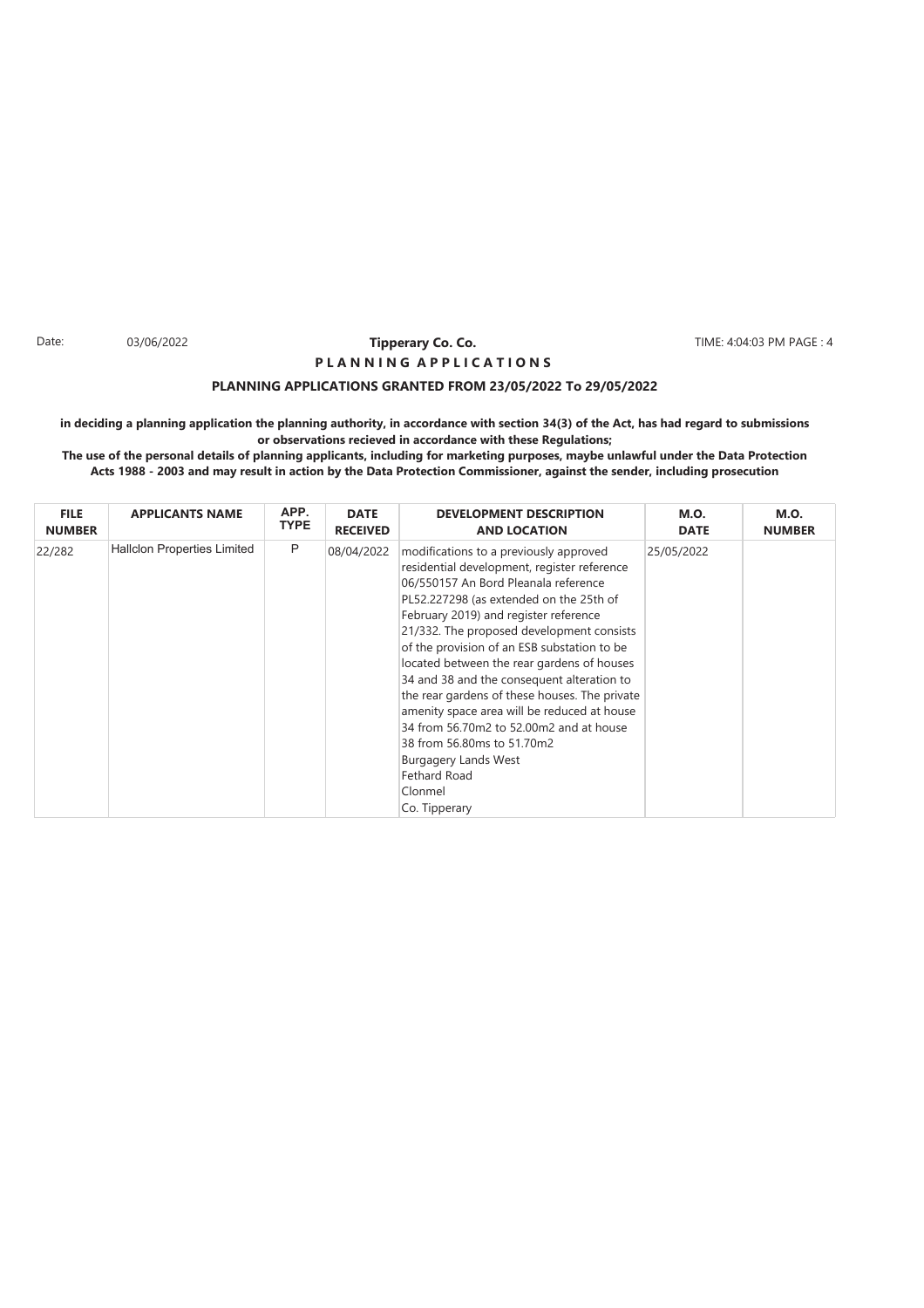#### Date: 03/06/2022 **Tipperary Co. Co. The Co. 1999 TIME: 4:04:03 PM PAGE : 5 Tipperary Co. Co. P L A N N I N G A P P L I C A T I O N S**

### **PLANNING APPLICATIONS GRANTED FROM 23/05/2022 To 29/05/2022**

**in deciding a planning application the planning authority, in accordance with section 34(3) of the Act, has had regard to submissions or observations recieved in accordance with these Regulations;**

| <b>FILE</b><br><b>NUMBER</b> | <b>APPLICANTS NAME</b>    | APP.<br><b>TYPE</b> | <b>DATE</b><br><b>RECEIVED</b> | <b>DEVELOPMENT DESCRIPTION</b><br><b>AND LOCATION</b>                                                                                                                                                                                                                                                                                                                                                                                                           | <b>M.O.</b><br><b>DATE</b> | <b>M.O.</b><br><b>NUMBER</b> |
|------------------------------|---------------------------|---------------------|--------------------------------|-----------------------------------------------------------------------------------------------------------------------------------------------------------------------------------------------------------------------------------------------------------------------------------------------------------------------------------------------------------------------------------------------------------------------------------------------------------------|----------------------------|------------------------------|
| 22/60082                     | Pat & Frances White       | P                   | 24/02/2022                     | a) new single storey detached dwelling, (b)<br>all associated site works and connections to<br>services (c) modification to existing vehicular<br>access and provision of new pedestrian<br>access to Saint Flannan St. to serve proposed<br>dwelling.<br>Saint Flannan St<br>Nenagh<br>Co. Tipperary                                                                                                                                                           | 25/05/2022                 |                              |
| 22/60123                     | <b>Brinkley Homes Ltd</b> | P                   | 15/03/2022                     | modifications to the permitted site layout on<br>planning file reference 19/601108, by (a) the<br>addition of 8 no. proposed residential units,<br>by changing 8 no. semi-detached dwellings<br>into 16 no. apartments (in two blocks of<br>eight units each), and, (b) changing a terrace<br>of 3 no. 3-bed dwellings into a terrace of 3<br>no. 2-bed dwellings, including all associated<br>site development works<br>Glenconnor<br>Clonmel<br>Co. Tipperary | 26/05/2022                 |                              |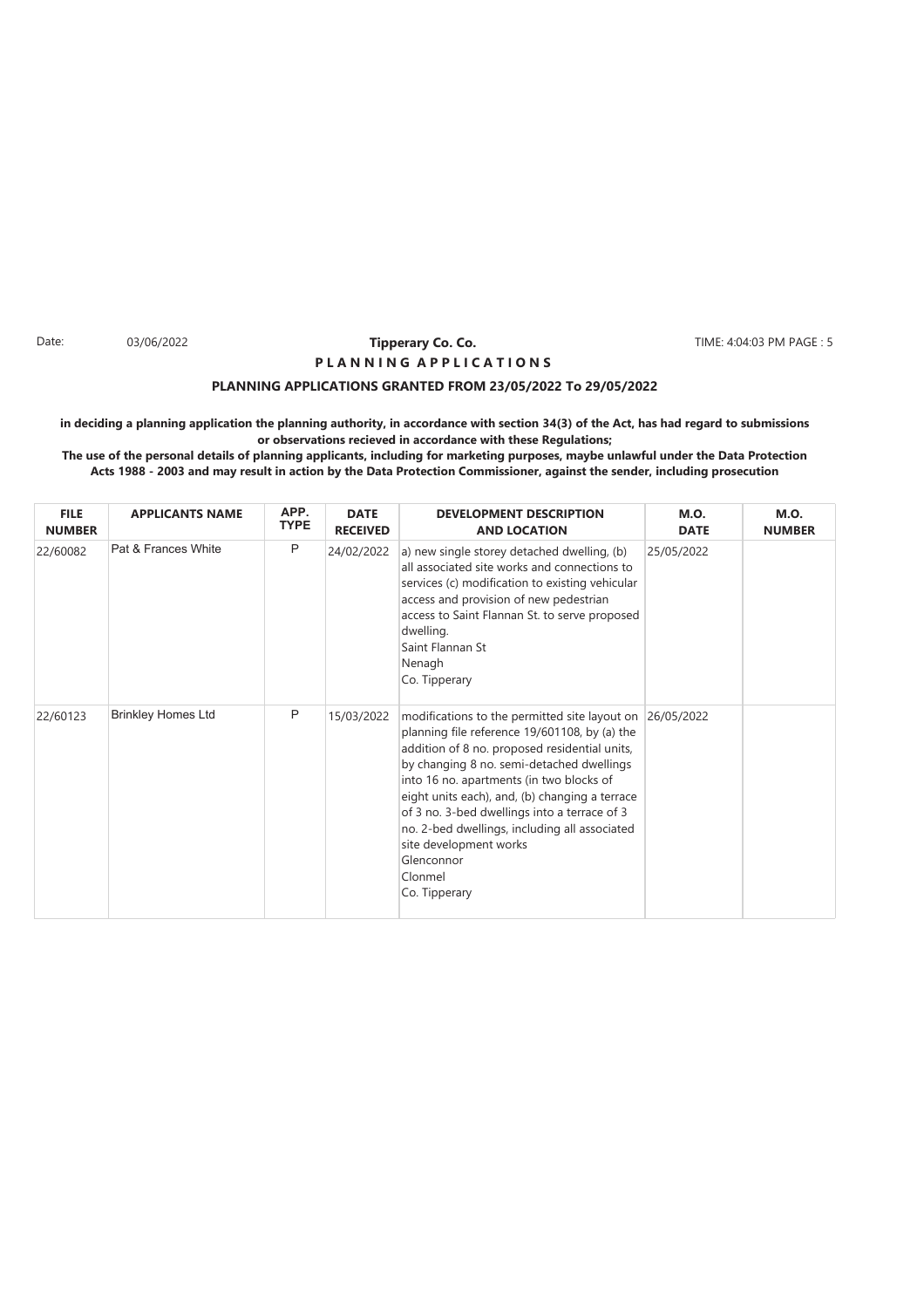#### Date: 03/06/2022 **Tipperary Co. Co. The Section Co. 2008** TIME: 4:04:03 PM PAGE : 6 **Tipperary Co. Co. P L A N N I N G A P P L I C A T I O N S**

### **PLANNING APPLICATIONS GRANTED FROM 23/05/2022 To 29/05/2022**

**in deciding a planning application the planning authority, in accordance with section 34(3) of the Act, has had regard to submissions or observations recieved in accordance with these Regulations;**

| <b>FILE</b><br><b>NUMBER</b> | <b>APPLICANTS NAME</b> | APP.<br><b>TYPE</b> | <b>DATE</b><br><b>RECEIVED</b> | <b>DEVELOPMENT DESCRIPTION</b><br><b>AND LOCATION</b>                                                                                                                                                                                                                                                                                                                                                                                                                                          | <b>M.O.</b><br><b>DATE</b> | <b>M.O.</b><br><b>NUMBER</b> |
|------------------------------|------------------------|---------------------|--------------------------------|------------------------------------------------------------------------------------------------------------------------------------------------------------------------------------------------------------------------------------------------------------------------------------------------------------------------------------------------------------------------------------------------------------------------------------------------------------------------------------------------|----------------------------|------------------------------|
| 22/60155                     | Stephen Fitzgerald     | Ρ                   | 01/04/2022                     | the seasonal installation of a timber canoe<br>and SUP storage platform and jetty from 1st<br>May to 14th September which will be<br>installed in conjunction with the inflatable<br>water park and mobile service unit granted<br>permission under Planning Ref. No.<br>17600541, including all associated site works.<br>A Natura Impact Statement (NIS) has been<br>prepared and will be submitted to the<br>authority with the application.<br>Dromineer Quay<br>Dromineer<br>Co Tipperary | 25/05/2022                 |                              |
| 22/60159                     | <b>Brian Bolger</b>    | R                   | 05/04/2022                     | an existing rooflight to the front & dormer<br>roof window to the rear of the dwelling<br>29 Sarsfield St.<br>Nenagh<br>Co. Tipperary.<br>E45 NY18                                                                                                                                                                                                                                                                                                                                             | 24/05/2022                 |                              |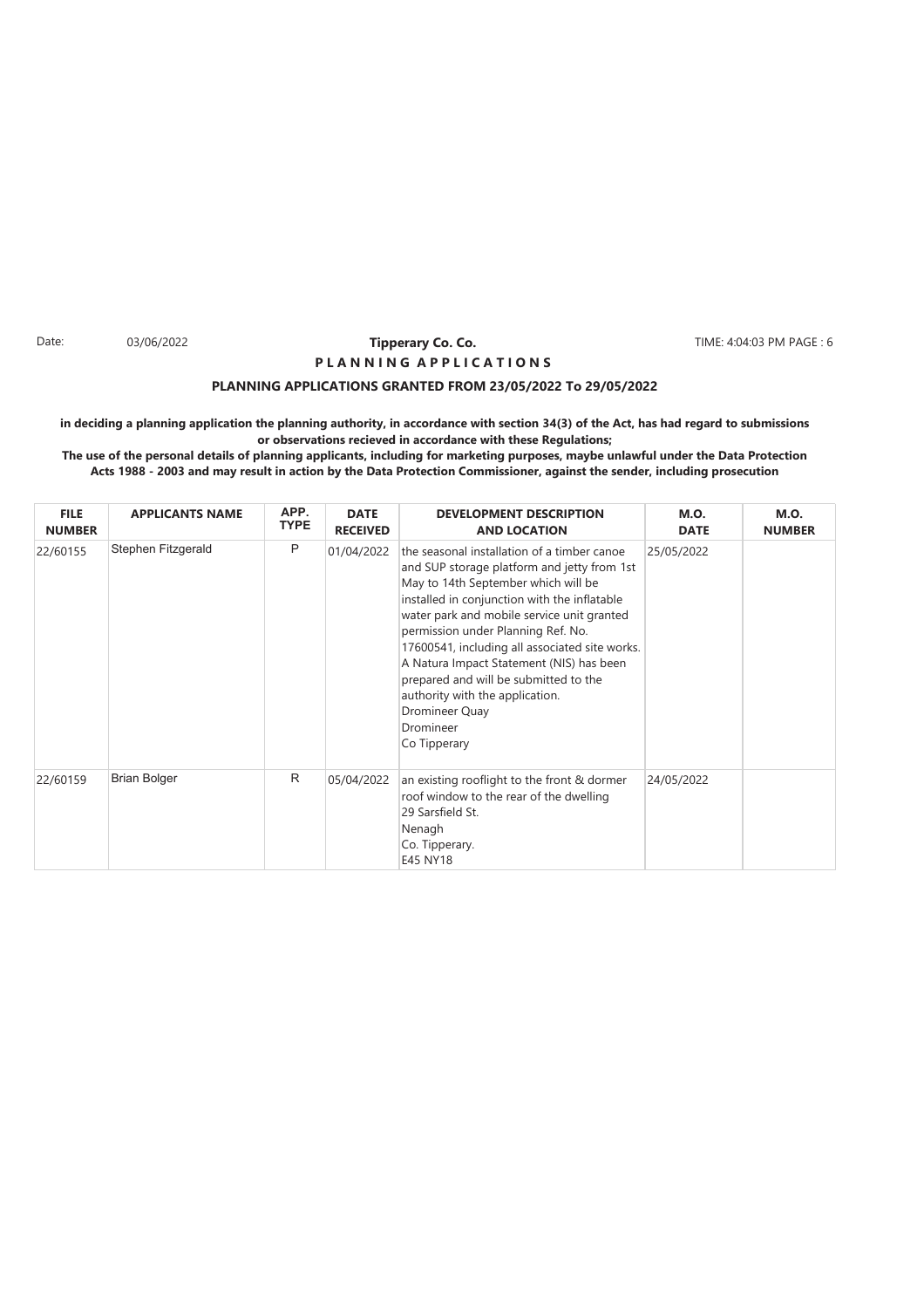#### Date: 03/06/2022 **Tipperary Co. Co. The Co. 1999** TIME: 4:04:03 PM PAGE : 7 **Tipperary Co. Co. P L A N N I N G A P P L I C A T I O N S**

### **PLANNING APPLICATIONS GRANTED FROM 23/05/2022 To 29/05/2022**

**in deciding a planning application the planning authority, in accordance with section 34(3) of the Act, has had regard to submissions or observations recieved in accordance with these Regulations; The use of the personal details of planning applicants, including for marketing purposes, maybe unlawful under the Data Protection**

**Acts 1988 - 2003 and may result in action by the Data Protection Commissioner, against the sender, including prosecution**

| <b>FILE</b><br><b>NUMBER</b> | <b>APPLICANTS NAME</b>                   | APP.<br><b>TYPE</b> | <b>DATE</b><br><b>RECEIVED</b> | <b>DEVELOPMENT DESCRIPTION</b><br><b>AND LOCATION</b>                                                                                                                                                                                                                                                                                                                                                                               | <b>M.O.</b><br><b>DATE</b> | <b>M.O.</b><br><b>NUMBER</b> |
|------------------------------|------------------------------------------|---------------------|--------------------------------|-------------------------------------------------------------------------------------------------------------------------------------------------------------------------------------------------------------------------------------------------------------------------------------------------------------------------------------------------------------------------------------------------------------------------------------|----------------------------|------------------------------|
| 22/60162                     | Sean O'Meara                             | R                   | 07/04/2022                     | 1) partial demolition of agricultural storage<br>shed; 2) alterations to and change of use of<br>agricultural storage shed to self-catering<br>accommodation unit; 3) 6 no. static sites for<br>caravan holiday homes in place of touring<br>pitches previously approved (planning ref.<br>15/600710); 4) as-built partially covered<br>wash-up area, and all ancillary site works<br>thereto<br>Stonepark<br>Ballinderry<br>Nenagh | 24/05/2022                 |                              |
| 22/60164                     | Derek Tallant (On Behalf of<br>'AVISTA') | P                   | 07/04/2022                     | the change of use from retail shop unit to an<br>adult disability support day service unit for<br>sessional based activities<br><b>Stafford Enterprise Centre</b><br><b>Stafford Street</b><br>Nenagh, Co.Tipperary<br>E45 H962                                                                                                                                                                                                     | 24/05/2022                 |                              |
| 22/60169                     | <b>Raymond Hayes</b>                     | R                   | 11/04/2022                     | conversion of garage to a home office and<br>study area and all ancillary site works<br>34 Ard Coillte<br><b>Ballina</b><br>Co Tipperary<br><b>V94 NRR3</b>                                                                                                                                                                                                                                                                         | 24/05/2022                 |                              |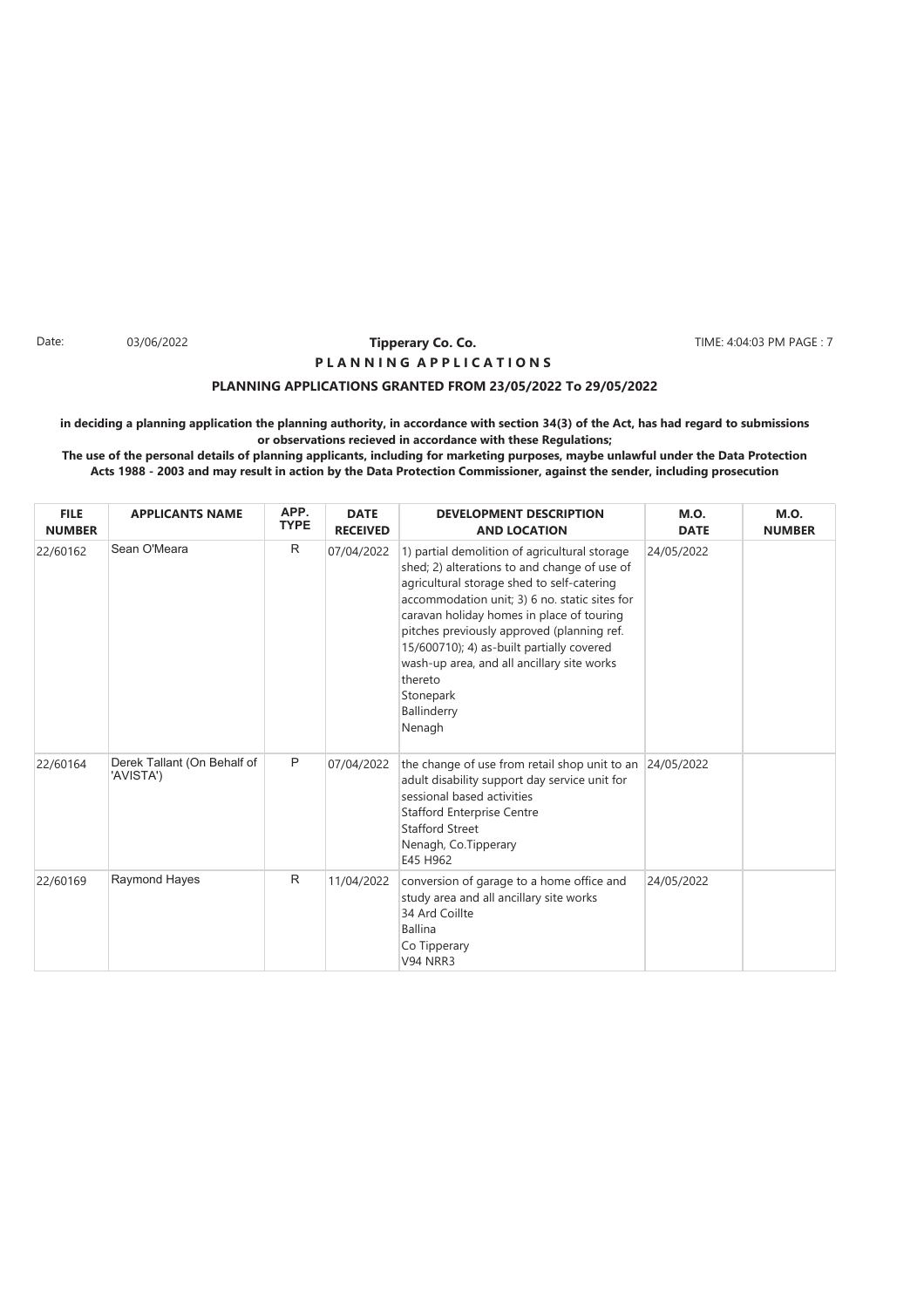#### Date: 03/06/2022 **Tipperary Co. Co. The Section Co. 2008** TIME: 4:04:03 PM PAGE : 8 **Tipperary Co. Co. P L A N N I N G A P P L I C A T I O N S**

### **PLANNING APPLICATIONS GRANTED FROM 23/05/2022 To 29/05/2022**

**in deciding a planning application the planning authority, in accordance with section 34(3) of the Act, has had regard to submissions or observations recieved in accordance with these Regulations;**

**The use of the personal details of planning applicants, including for marketing purposes, maybe unlawful under the Data Protection Acts 1988 - 2003 and may result in action by the Data Protection Commissioner, against the sender, including prosecution**

| <b>FILE</b><br><b>NUMBER</b> | <b>APPLICANTS NAME</b> | APP.<br><b>TYPE</b> | <b>DATE</b><br><b>RECEIVED</b> | <b>DEVELOPMENT DESCRIPTION</b><br><b>AND LOCATION</b>                                                                                                                                                                        | <b>M.O.</b><br><b>DATE</b> | <b>M.O.</b><br><b>NUMBER</b> |
|------------------------------|------------------------|---------------------|--------------------------------|------------------------------------------------------------------------------------------------------------------------------------------------------------------------------------------------------------------------------|----------------------------|------------------------------|
| 22/60173                     | Max Forte              | R                   | 14/04/2022                     | the rear balcony serving the third floor (top<br>floor) apartment and the access door to<br>same including all associated site<br>development works<br>apartment 3<br>14 Market Street, Clonmel,<br>Co. Tipperary<br>E91Y542 | 26/05/2022                 |                              |
| 22/60174                     | <b>Barnardos</b>       | P                   | 14/04/2022                     | a new standalone garden room to rear of the 26/05/2022<br>existing premises, together with all<br>associated site works<br>140 Elm Park<br>Clonmel<br>Co. Tipperary<br>E91YC94                                               |                            |                              |

**18 Total:**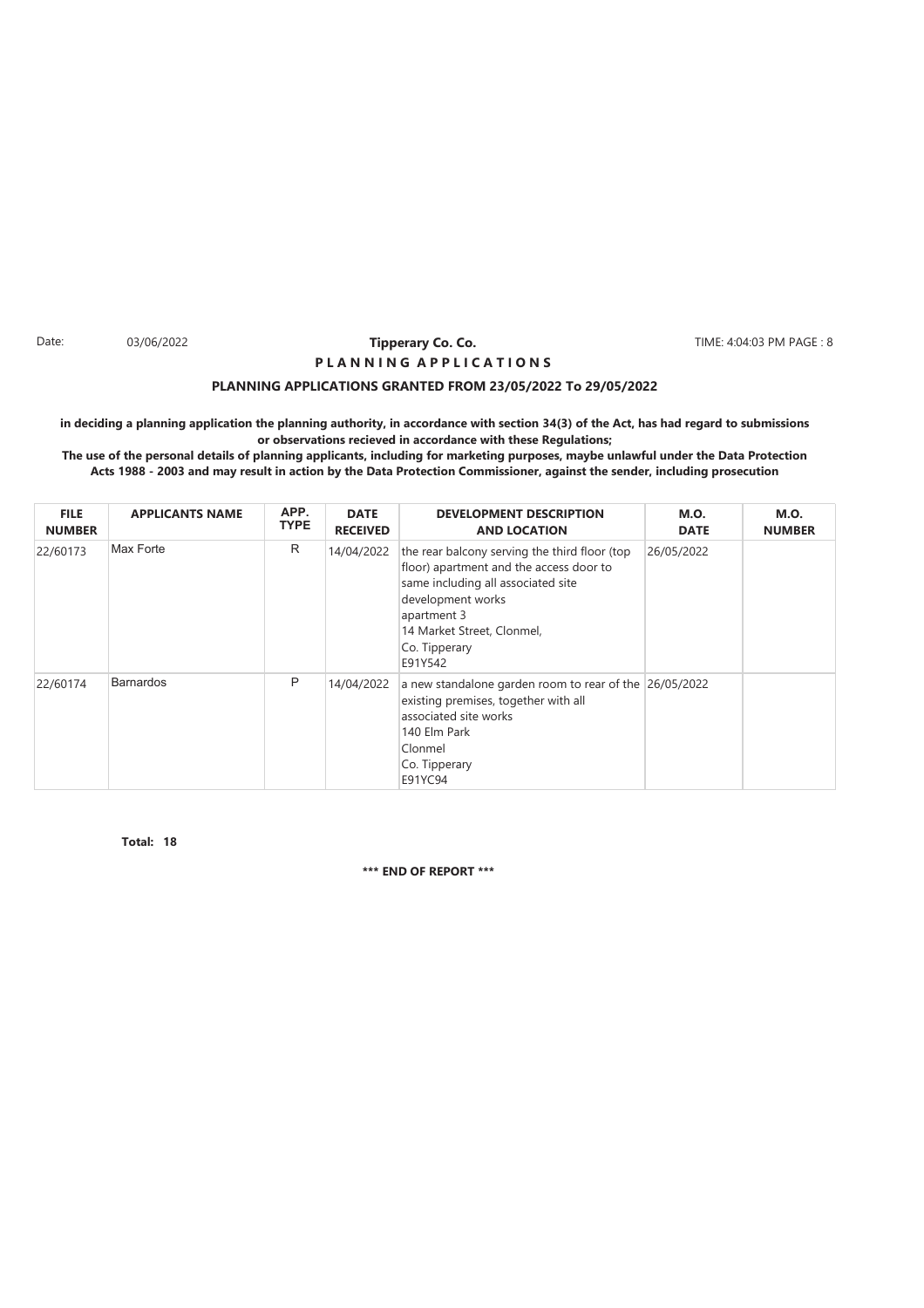Date: 03/06/2022 **Tipperary Co. Co. The Co. Co.** TIME: 4:04:30 PM PAGE : 1

### **PLANNING APPLICATIONS REFUSED FROM 23/05/2022 To 29/05/2022 P L A N N I N G A P P L I C A T I O N S**

**in deciding a planning application the planning authority, in accordance with section 34(3) of the Act, has had regard to submissions or observations recieved in accordance with these Regulations;**

**The use of the personal details of planning applicants, including for marketing purposes, maybe unlawful under the Data Protection Acts 1988 - 2003 and may result in action by the Data Protection Commissioner, against the sender, including prosecution**

| <b>FILE</b><br><b>NUMBER</b> | <b>APPLICANTS NAME</b> | APP.<br><b>TYPE</b> | <b>DATE</b><br><b>RECEIVED</b> | DEVELOPMENT DESCRIPTION AND LOCATION                                                                                                                                                        | <b>M.O.</b><br><b>DATE</b> | <b>M.O.</b><br><b>NUMBER</b> |
|------------------------------|------------------------|---------------------|--------------------------------|---------------------------------------------------------------------------------------------------------------------------------------------------------------------------------------------|----------------------------|------------------------------|
| 22/266                       | Uoe & Niamh Kinnane    | E                   | 31/03/2022                     | a two storey dwellinghouse, domestic garage,<br>entrance, waste water treatment and disposal<br>system and all associated site works<br><b>Priory Demesne</b><br>Templemore<br>Co Tipperary | 23/05/2022                 |                              |

**1 Total:**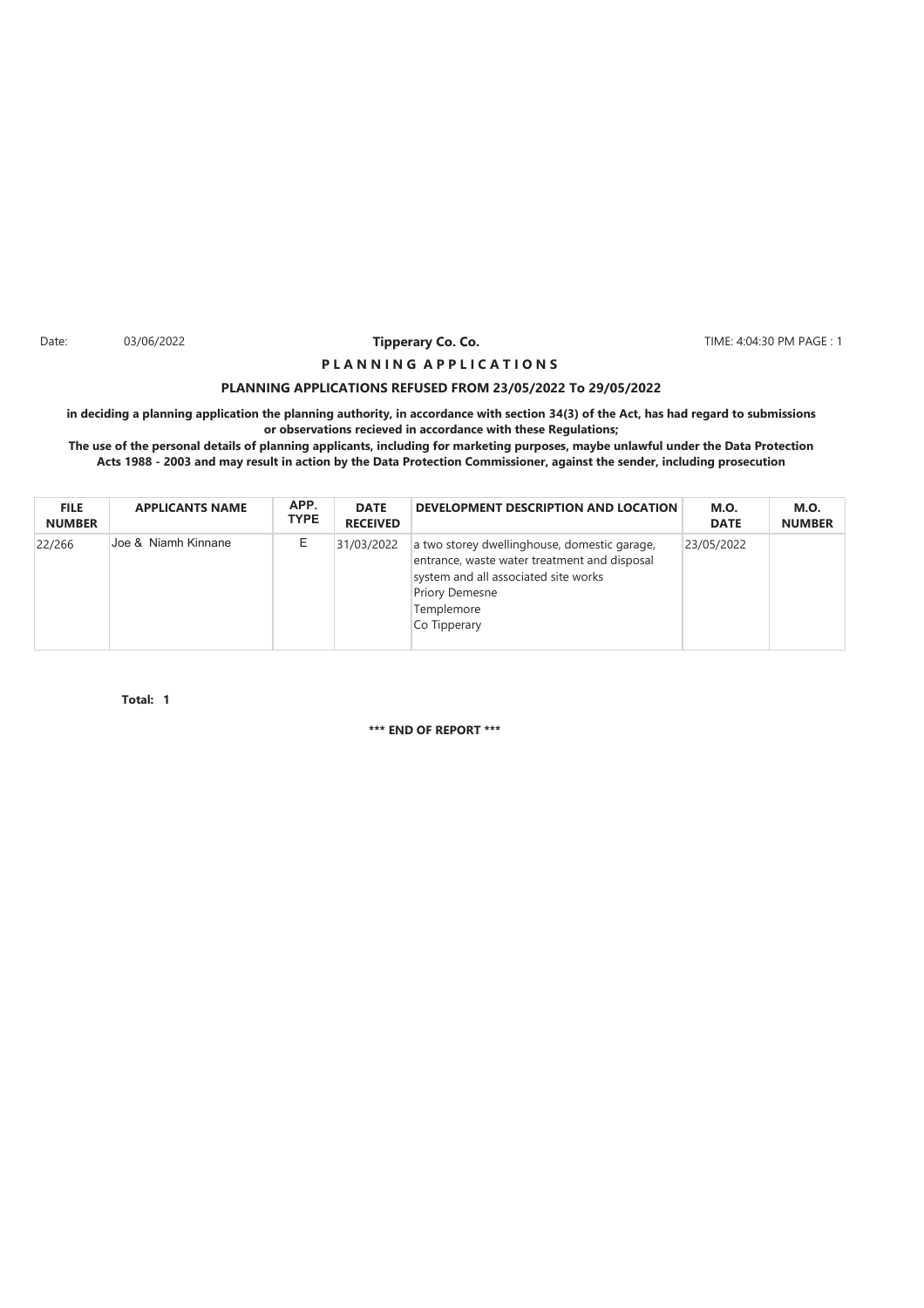Date: 03/06/2022 **Tipperary Co. Co. The Co. Co.** TIME: 4:04:30 PM PAGE : 2

### **PLANNING APPLICATIONS REFUSED FROM 23/05/2022 To 29/05/2022 P L A N N I N G A P P L I C A T I O N S**

**in deciding a planning application the planning authority, in accordance with section 34(3) of the Act, has had regard to submissions or observations recieved in accordance with these Regulations;**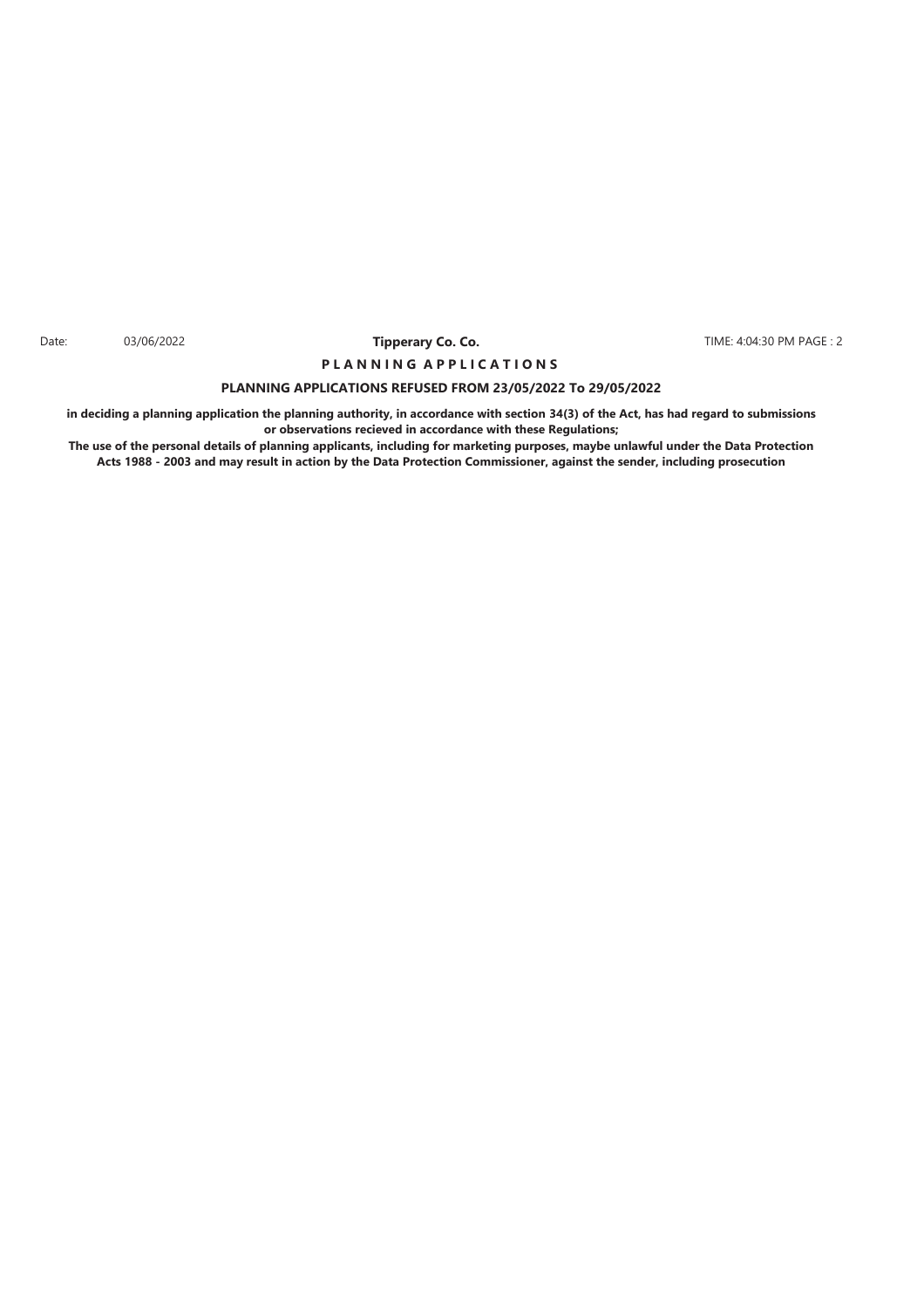Date: 03/06/2022 **Tipperary Co. Co. The Co. Co.** TIME: 4:03:25 PM PAGE : 1

### **P L A N N I N G A P P L I C A T I O N S**

### **FURTHER INFORMATION RECEIVED/VALIDATED APPLICATIONS FROM 23/05/2022 To 29/05/2022**

| <b>FILE</b><br><b>NUMBER</b> | <b>APPLICANTS NAME</b>            | APP.<br><b>TYPE</b> | <b>DATE</b><br><b>INVALID</b> | <b>DATE</b><br><b>RECEIVED</b> |    | <b>DEVELOPMENT DESCRIPTION</b><br><b>AND LOCATION</b>                                                                                                                                                                                                                                                                                                                  |
|------------------------------|-----------------------------------|---------------------|-------------------------------|--------------------------------|----|------------------------------------------------------------------------------------------------------------------------------------------------------------------------------------------------------------------------------------------------------------------------------------------------------------------------------------------------------------------------|
| 21/929                       | Andy Fogarty Sand & Gravel<br>Ltd | P                   |                               | 25/05/2022                     | F. | a 2.4 hectare extension to an existing sand and gravel<br>pit which will be subject to extraction of sand and<br>gravel material; transport of material to the existing<br>pit for processing into various grades of aggregate;<br>landscaping and restoration and all associated<br>ancillary facilities and works<br>Garrane<br>Templederry<br>Nenagh, Co. Tipperary |
| 21/954                       | Damien Dalton                     | R                   |                               | 26/05/2022                     | F. | (i) metal cladded portal frame structure being used<br>for vehicle maintenance (ii) steel-tech cabin building<br>and (iii) expanded area of yard being used in<br>connection with haulage business<br>Ballydrehid<br>Cahir<br>Co. Tipperary                                                                                                                            |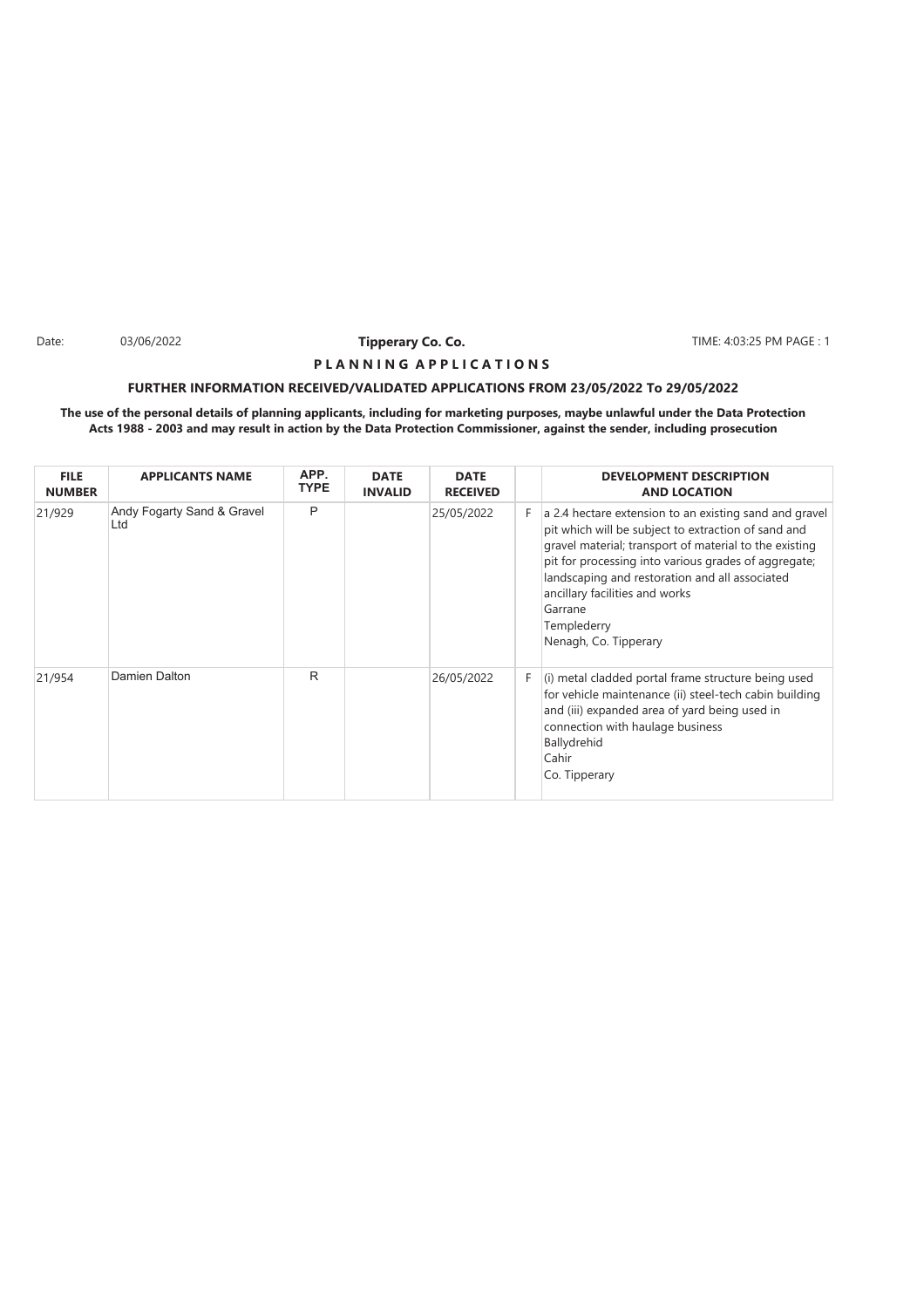Date: 03/06/2022 **Tipperary Co. Co. The Co. Co.** TIME: 4:03:25 PM PAGE : 2

### **P L A N N I N G A P P L I C A T I O N S**

### **FURTHER INFORMATION RECEIVED/VALIDATED APPLICATIONS FROM 23/05/2022 To 29/05/2022**

| <b>FILE</b><br><b>NUMBER</b> | <b>APPLICANTS NAME</b> | APP.<br><b>TYPE</b> | <b>DATE</b><br><b>INVALID</b> | <b>DATE</b><br><b>RECEIVED</b> |    | <b>DEVELOPMENT DESCRIPTION</b><br><b>AND LOCATION</b>                                                                                                                                                                                                                                                                                                                                                                                                                                                                                                                                   |
|------------------------------|------------------------|---------------------|-------------------------------|--------------------------------|----|-----------------------------------------------------------------------------------------------------------------------------------------------------------------------------------------------------------------------------------------------------------------------------------------------------------------------------------------------------------------------------------------------------------------------------------------------------------------------------------------------------------------------------------------------------------------------------------------|
| 21/1757                      | James Condon           | R                   |                               | 24/05/2022                     | F. | garage building for the repairing of<br>crashed/damaged vehicles and for the appropriate<br>treatment and recycling or reclamation of metals and<br>metal compounds, permission for the storage of end<br>of life vehicles awaiting depollution within a new<br>proposed building permission for the storage of de-<br>polluted cars awaiting collection in exterior yard,<br>permission for the installation of 1 no. interceptor's to<br>discharge to main drainage system. This site will be<br>subject to a waste facility permit<br><b>Brittas Road</b><br>Thurles<br>Co Tipperary |
| 21/1821                      | Tara Colclough         | P                   |                               | 27/05/2022                     | F. | dwelling house and garage, new entrance, waste<br>water treatment system with percolation area and all<br>associated site works<br>Timoney<br>Knock<br>Roscrea, Co. Tipperary                                                                                                                                                                                                                                                                                                                                                                                                           |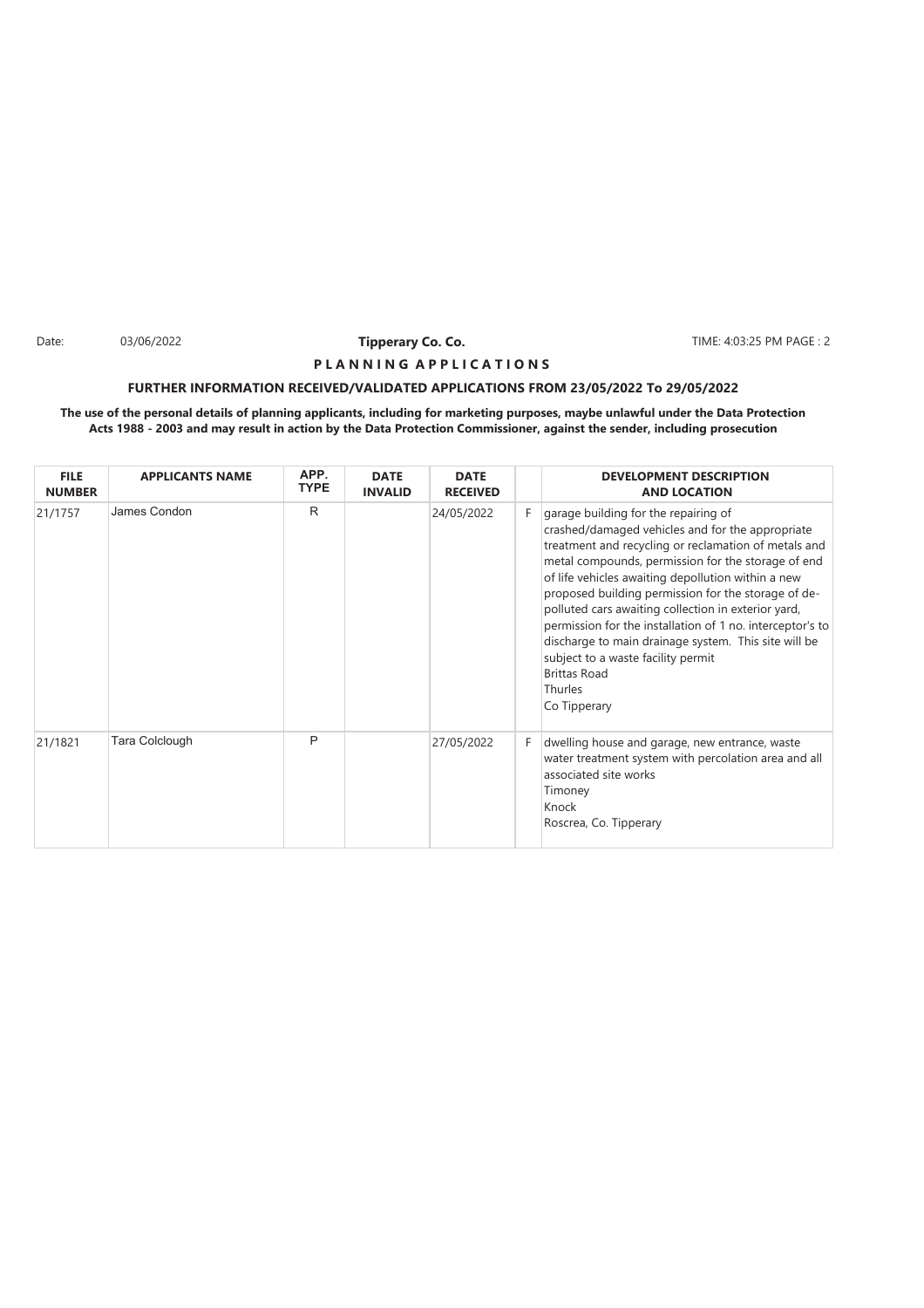Date: 03/06/2022 **Tipperary Co. Co. The Co. Co.** TIME: 4:03:25 PM PAGE : 3

### **P L A N N I N G A P P L I C A T I O N S**

### **FURTHER INFORMATION RECEIVED/VALIDATED APPLICATIONS FROM 23/05/2022 To 29/05/2022**

| <b>FILE</b><br><b>NUMBER</b> | <b>APPLICANTS NAME</b> | APP.<br><b>TYPE</b> | <b>DATE</b><br><b>INVALID</b> | <b>DATE</b><br><b>RECEIVED</b> |    | <b>DEVELOPMENT DESCRIPTION</b><br><b>AND LOCATION</b>                                                                                                                                                                                                                                                                                                                                                                                                               |
|------------------------------|------------------------|---------------------|-------------------------------|--------------------------------|----|---------------------------------------------------------------------------------------------------------------------------------------------------------------------------------------------------------------------------------------------------------------------------------------------------------------------------------------------------------------------------------------------------------------------------------------------------------------------|
| 21/1849                      | David Foy              | P                   |                               | 24/05/2022                     | F. | a) proposed new single storey extension to the<br>existing dwelling, b) associated alterations to existing<br>dwelling, external elevations to accommodate<br>proposed new extensions and internal layout, c)<br>demolition of existing garage structure, d) proposed<br>new detached garage structure, e) proposed new<br>waste water treatment system and percolation area, f)<br>all associated site works<br>Tinvoher<br>Loughmore<br>Templemore, Co. Tipperary |
| 22/3                         | Laura Leenane          | O                   |                               | 23/05/2022                     | F. | a dormer type dwelling house, entrance, on site waste<br>water treatment system, percolation area and all<br>associated site works<br>Ballinderry<br>Nenagh<br>Co. Tipperary                                                                                                                                                                                                                                                                                        |
| 22/4                         | Sarah Leenane          | O                   |                               | 23/05/2022                     | F. | a dormer type dwelling house, entrance, on site waste<br>water treatment system, percolation area and all<br>associated site works<br>Ballinderry<br>Nenagh<br>Co. Tipperary                                                                                                                                                                                                                                                                                        |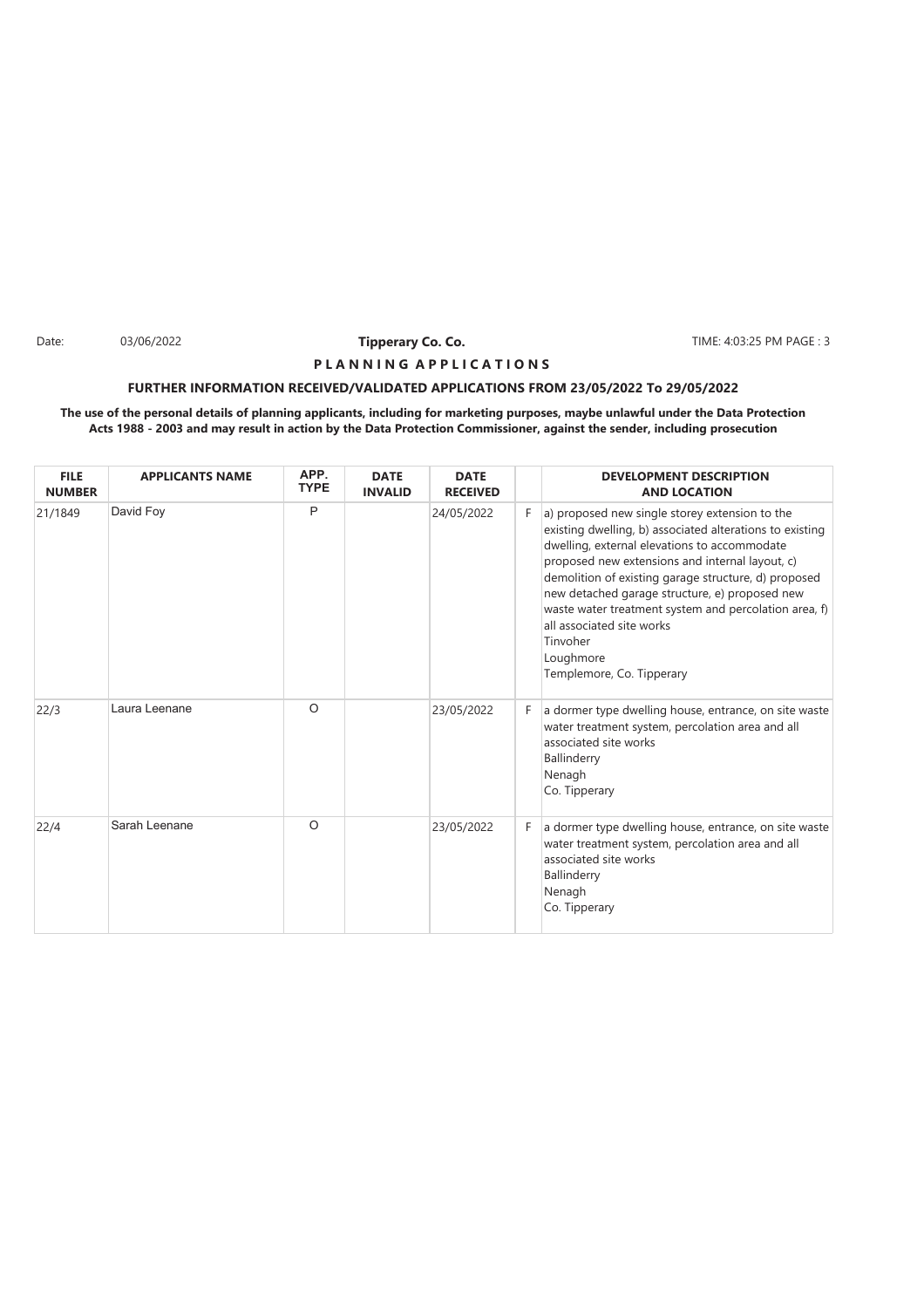Date: 03/06/2022 **Tipperary Co. Co. The Co. Co.** TIME: 4:03:25 PM PAGE : 4

### **P L A N N I N G A P P L I C A T I O N S**

### **FURTHER INFORMATION RECEIVED/VALIDATED APPLICATIONS FROM 23/05/2022 To 29/05/2022**

| <b>FILE</b><br><b>NUMBER</b> | <b>APPLICANTS NAME</b> | APP.<br><b>TYPE</b> | <b>DATE</b><br><b>INVALID</b> | <b>DATE</b><br><b>RECEIVED</b> |    | <b>DEVELOPMENT DESCRIPTION</b><br><b>AND LOCATION</b>                                                                                                                                                                                                                                                                                                                                    |
|------------------------------|------------------------|---------------------|-------------------------------|--------------------------------|----|------------------------------------------------------------------------------------------------------------------------------------------------------------------------------------------------------------------------------------------------------------------------------------------------------------------------------------------------------------------------------------------|
| 22/81                        | <b>Tony Sayers</b>     | P                   |                               | 24/05/2022                     | F. | a one and a half storey dwelling, relocate existing<br>vehicular entrance, driveway, connection to<br>underground services and all associated site<br>developmen works<br>Jesuit's Walk<br>Fethard<br>Co. Tipperary                                                                                                                                                                      |
| 22/299                       | T.J. McInerney         | R.                  |                               | 25/05/2022                     | F. | $(1)$ an existing vehicular access and $(2)$ an existing<br>pedestrian access, with associated stone walls and<br>piers and with access via Cois na hAbhainn housing<br>estate. All of the above being located within the<br>overall land ownership area of the applicant and<br>ancillary to the enjoyment of the residential part of<br>the premises<br>Killaghy Street<br>Mullinahone |
| 22/301                       | <b>Lillian Bailey</b>  | R.                  |                               | 25/05/2022                     | F. | (i) as constructed front porch and bathroom<br>extension attached to the side of the existing<br>dwelling house (ii) as constructed garage located to<br>the rear of the existing dwelling house<br>Ballinleenty<br>Tipperary<br>Co. Tipperary                                                                                                                                           |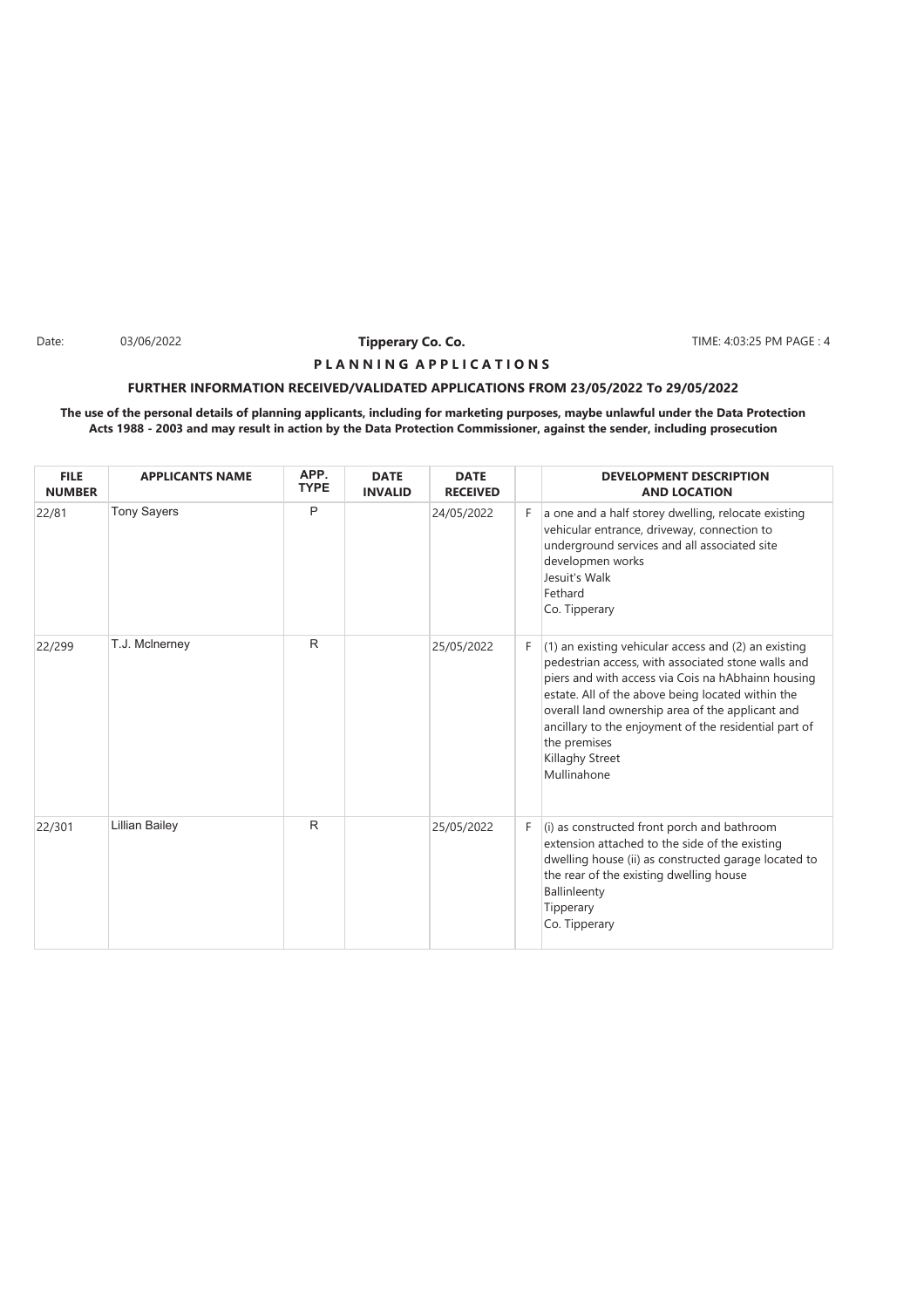Date: 03/06/2022 **Tipperary Co. Co. The Co. Co.** TIME: 4:03:25 PM PAGE : 5

### **P L A N N I N G A P P L I C A T I O N S**

### **FURTHER INFORMATION RECEIVED/VALIDATED APPLICATIONS FROM 23/05/2022 To 29/05/2022**

| <b>FILE</b><br><b>NUMBER</b> | <b>APPLICANTS NAME</b>                               | APP.<br><b>TYPE</b> | <b>DATE</b><br><b>INVALID</b> | <b>DATE</b><br><b>RECEIVED</b> |    | <b>DEVELOPMENT DESCRIPTION</b><br><b>AND LOCATION</b>                                                                                                                                                                                                                                                               |
|------------------------------|------------------------------------------------------|---------------------|-------------------------------|--------------------------------|----|---------------------------------------------------------------------------------------------------------------------------------------------------------------------------------------------------------------------------------------------------------------------------------------------------------------------|
| 22/60042                     | The Board of Management<br>Scoil Mochaomhóg Naofa NS | P                   |                               | 26/05/2022                     | F. | (a) a new single storey prefabricated portacabin<br>classroom structure complete with ramped/stepped<br>access routes; (b) new play area complete with<br>perimeter fencing; c) connection to existing on site<br>services; d) all associated site works<br><b>Borris</b><br>Two-Mile-Borris<br>Thurles<br>E41 T868 |
| 22/60089                     | Aidan Hough                                          | P                   |                               | 24/05/2022                     | F  | a dwelling house, domestic garage, to install a<br>secondary waste water treatment unit with soil<br>polishing filter and to construct all ancillary site works<br>to facilitate same<br>Redwood<br>Lorrah<br>Nenagh. Co.Tipperary                                                                                  |
| 22/60116                     | Pairc Rua Investments Ltd.                           | P                   |                               | 26/05/2022                     | F. | a loose and slatted house with underground slurry<br>storage and all associated site works<br>Monagee/Camas<br>Cashel<br>Co.Tipperary                                                                                                                                                                               |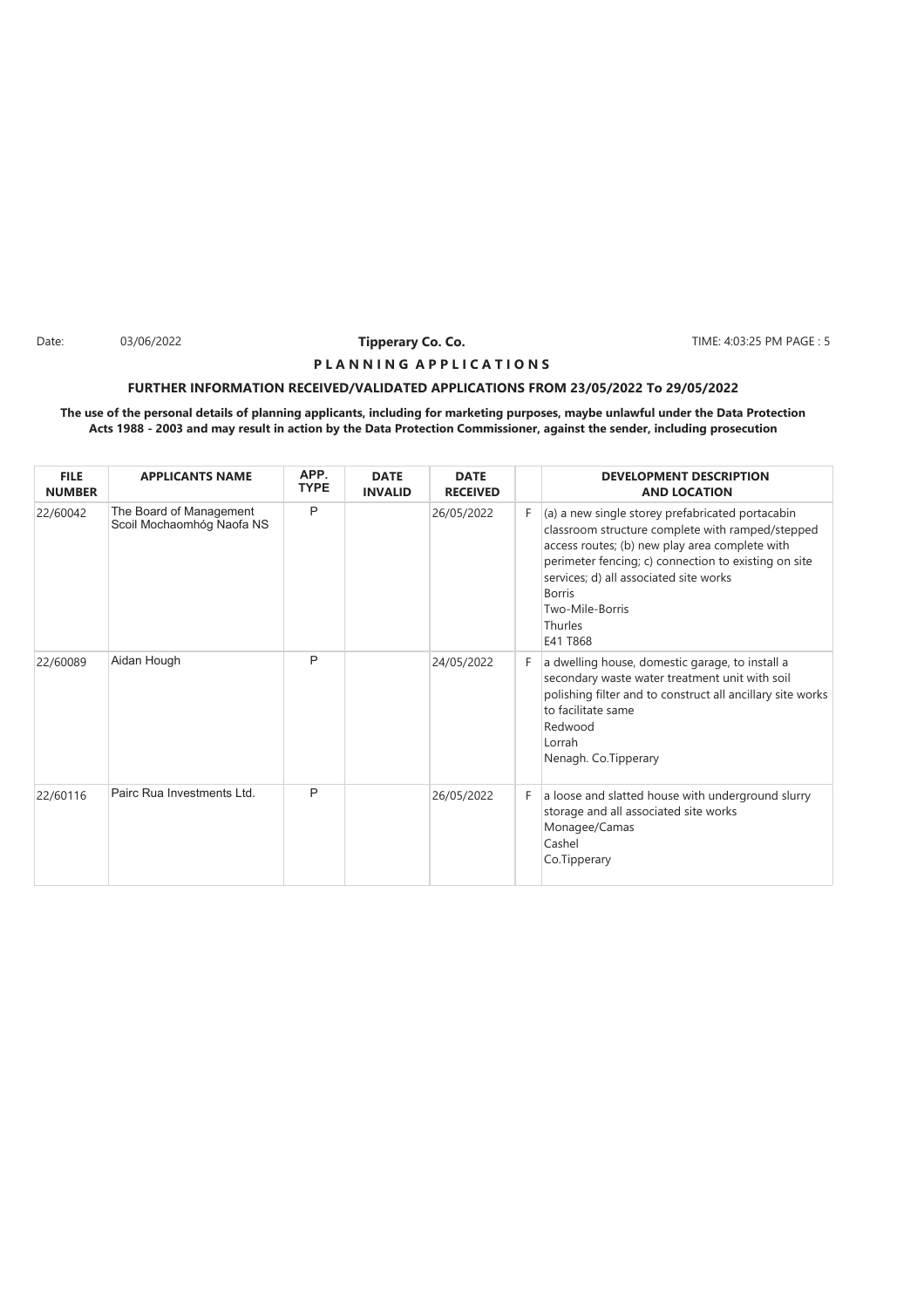Date: 03/06/2022 **Tipperary Co. Co. The Co. Co.** TIME: 4:03:25 PM PAGE : 6

### **P L A N N I N G A P P L I C A T I O N S**

### **FURTHER INFORMATION RECEIVED/VALIDATED APPLICATIONS FROM 23/05/2022 To 29/05/2022**

### **The use of the personal details of planning applicants, including for marketing purposes, maybe unlawful under the Data Protection Acts 1988 - 2003 and may result in action by the Data Protection Commissioner, against the sender, including prosecution**

| <b>FILE</b><br><b>NUMBER</b> | <b>APPLICANTS NAME</b>                    | APP.<br><b>TYPE</b> | <b>DATE</b><br><b>INVALID</b> | <b>DATE</b><br><b>RECEIVED</b> |    | <b>DEVELOPMENT DESCRIPTION</b><br><b>AND LOCATION</b>                                                                                                                             |
|------------------------------|-------------------------------------------|---------------------|-------------------------------|--------------------------------|----|-----------------------------------------------------------------------------------------------------------------------------------------------------------------------------------|
| 22/60238                     | Megan Timmons & Ian<br>McNamara           | O                   |                               | 25/05/2022                     | F. | a dwelling house, garage, waste water treatment<br>system and entrance along with all ancillary site works<br>Lisbrien<br>Capparoe<br>Nenagh, Co Tipperary                        |
| 22/60254                     | Paul O'Connor and Aileen<br><b>Butler</b> | P                   |                               | 27/05/2022                     | F. | a dwelling house, domestic garage, effluent<br>treatment system and percolation area, entrance and<br>all other associated site works<br>Shanballyduff<br>Cashel<br>Co. Tipperary |

**15 Total:**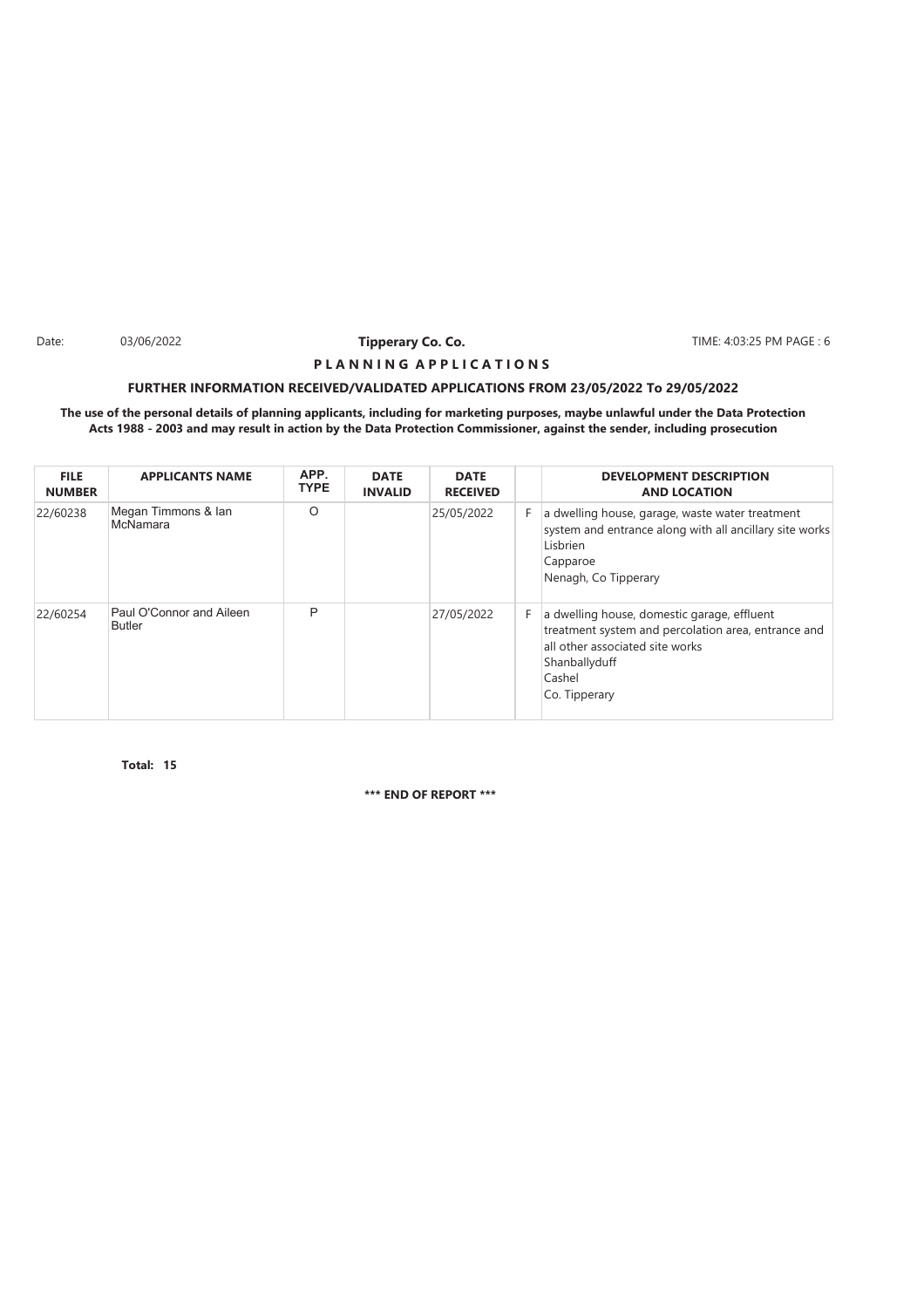Date: 03/06/2022 **Tipperary Co. Co. The Co. TIME:** 4:02:47 PM PAGE : 1

# **INVALID APPLICATIONS FROM 23/05/2022 To 29/05/2022 P L A N N I N G A P P L I C A T I O N S**

### **The use of the personal details of planning applicants, including for marketing purposes, maybe unlawful under the Data Protection Acts 1988 - 2003 and may result in action by the Data Protection Commissioner, against the sender, including prosecution**

| <b>FILE</b><br><b>NUMBER</b> | <b>APPLICANTS NAME</b>                   | APP.<br><b>TYPE</b> | <b>DATE</b><br><b>INVALID</b> | DEVELOPMENT DESCRIPTION AND LOCATION                                                                                                                                                                                                                                                                                                                                                                                                             |
|------------------------------|------------------------------------------|---------------------|-------------------------------|--------------------------------------------------------------------------------------------------------------------------------------------------------------------------------------------------------------------------------------------------------------------------------------------------------------------------------------------------------------------------------------------------------------------------------------------------|
| 22/60249                     | Paul Maloney and Patricia Langan<br>Ryan | P                   | 26/05/2022                    | the erection of a two-storey dwelling, domestic garage, effluent<br>treatment tank and percolation system, entrance and all<br>associated ancillary works<br>Lalors-Lot<br>Cashel<br>Co. Tipperary                                                                                                                                                                                                                                               |
| 22/60252                     | Tobin & Cantwell Farm Machinery          | P                   | 27/05/2022                    | (i) extension to existing commercial building to incorporate<br>storage, stores, canteen, toilets, display area and office spaces.<br>Demolition of existing storage, office, stores space, display area<br>to modernise building (ii) waste water treatment plant and<br>polishing filter (iii) upgrading of existing entrance (iv) road<br>signage and flags and all associated site works<br>Graigaman<br>Thurles<br>Co Tipperary<br>E41 XW31 |

**2 Total:**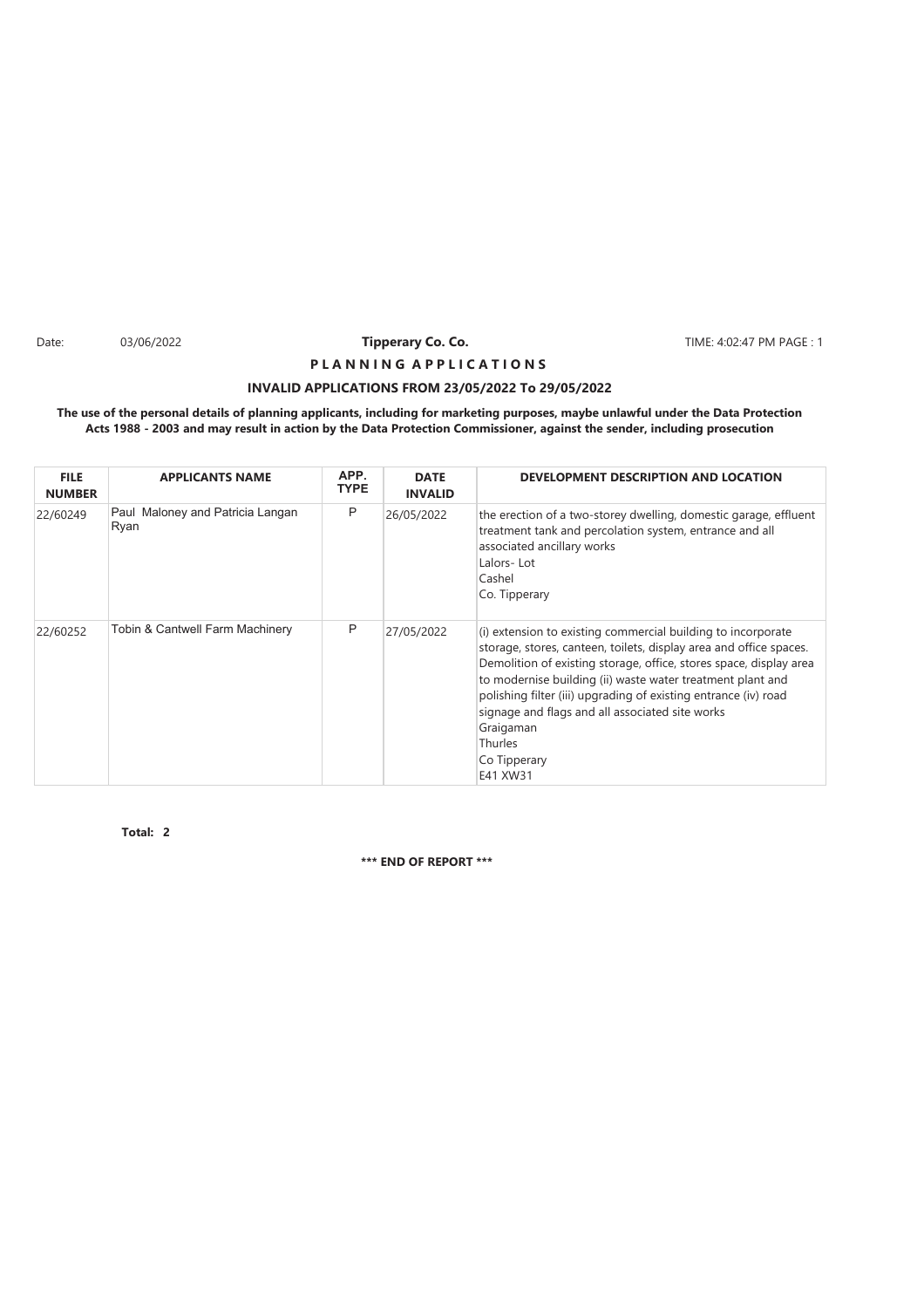Date: 01/06/2022

### TIME: 5:25:48 PM PAGE : 1

# **EIAR - NIS REPORTS REQUESTED FROM 23/05/2022 To 29/05/2022 P L A N N I N G A P P L I C A T I O N S**

| <b>FILE</b><br><b>NIIMRED</b> |  | $\mathbf{A}$<br>AFI<br>TVDE<br>. | Date | нск | ΓΙΟΝ<br>ANI<br>ч н.<br>m |
|-------------------------------|--|----------------------------------|------|-----|--------------------------|
|-------------------------------|--|----------------------------------|------|-----|--------------------------|

**0 Total:**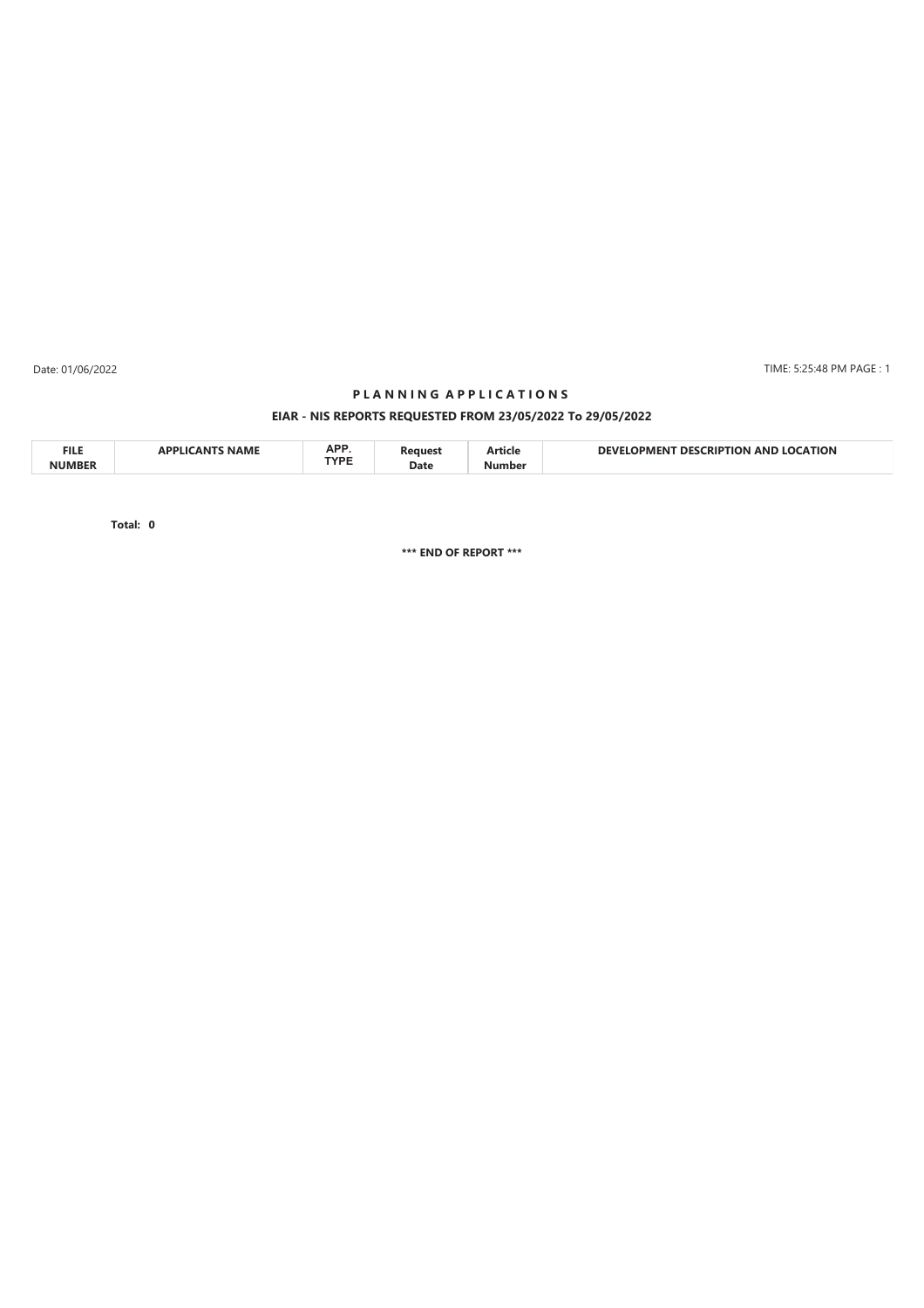Date: 01/06/2022

# **Tipperary Co. Co.**

TIME: 5:24:21 PM PAGE : 1

### **EIAR - NIS REPORTS RECEIVED FROM 23/05/2022 To 29/05/2022 P L A N N I N G A P P L I C A T I O N S**

| <b>FILE</b><br><b>NUMBER</b> | <b>APPLICANTS NAME</b>         | APP.<br><b>TYPE</b> | <b>Received</b><br>Date | <b>Article Number</b> | DEVELOPMENT DESCRIPTION AND LOCATION                                                                                                                                                                                                                                                                                   |
|------------------------------|--------------------------------|---------------------|-------------------------|-----------------------|------------------------------------------------------------------------------------------------------------------------------------------------------------------------------------------------------------------------------------------------------------------------------------------------------------------------|
| 21/929                       | Andy Fogarty Sand & Gravel Ltd | P                   | 25/05/2022              | 103                   | 2.4 hectare extension to an existing sand and gravel pit which will be<br>subject to extraction of sand and gravel material; transport of material to<br>the existing pit for processing into various grades of aggregate;<br>landscaping and restoration and all a<br>Garrane<br>Templederry<br>Nenagh, Co. Tipperary |

**1 Total:**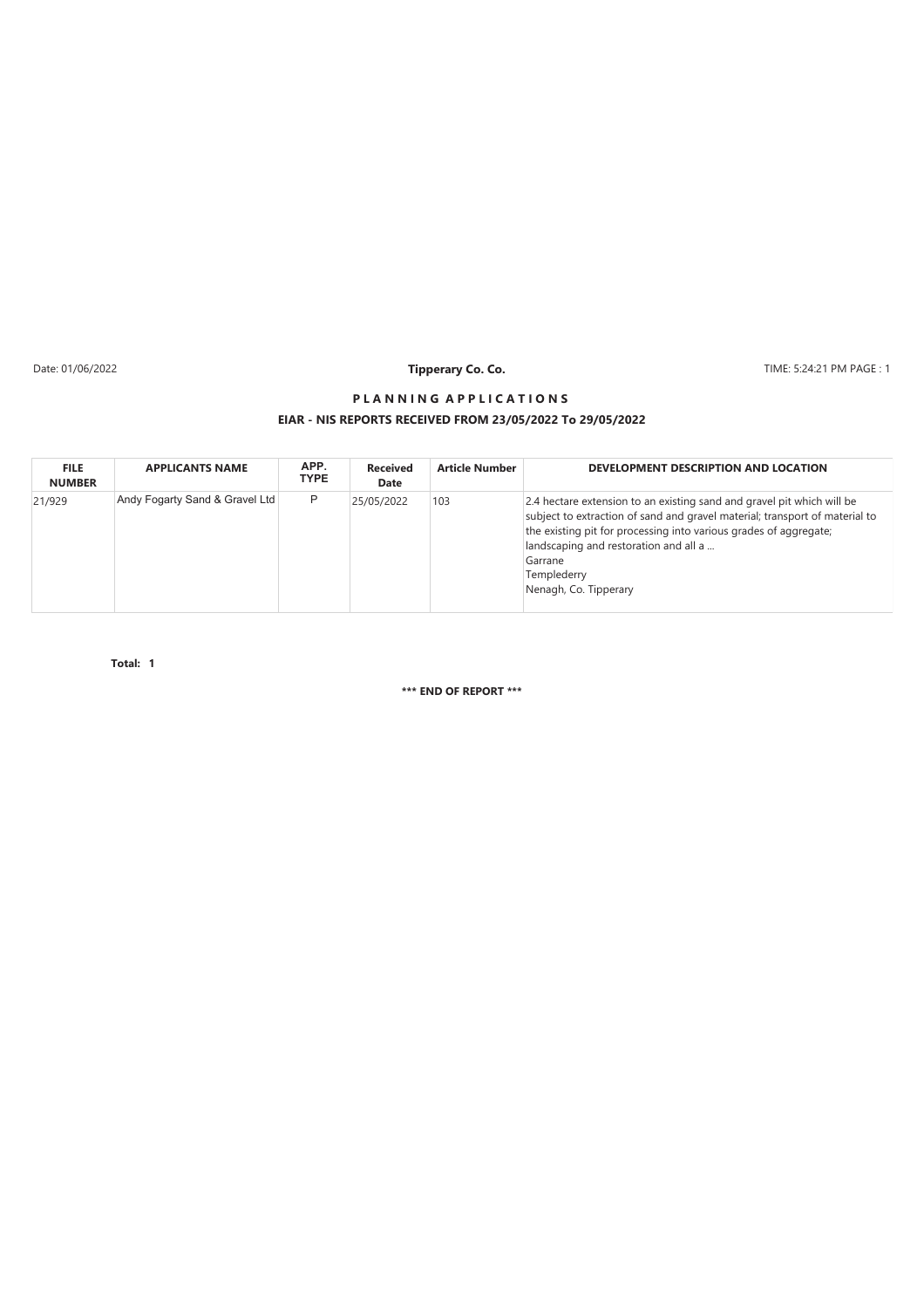Date: 01/06/2022 TIME: 5:27:10 PM PAGE : 1

### **A N B O R D P L E A N Á L A**

### **APPEALS NOTIFIED FROM 23/05/2022 To 29/05/2022**

| <b>FILE</b>   | <b>NAME</b><br><b>AN</b><br><b>ADDIIC</b> | A DD<br>AFI<br>TVDE |             | <b></b> | <b>PTION</b><br>ריד<br>∶RIP<br><b>OPMFN</b><br>DESI | DA. |
|---------------|-------------------------------------------|---------------------|-------------|---------|-----------------------------------------------------|-----|
| <b>NUMBET</b> | <b>ANF</b><br>. AP.<br>יחה                |                     | <b>DATE</b> | DEC.    | τιον                                                |     |

**Total: 0**